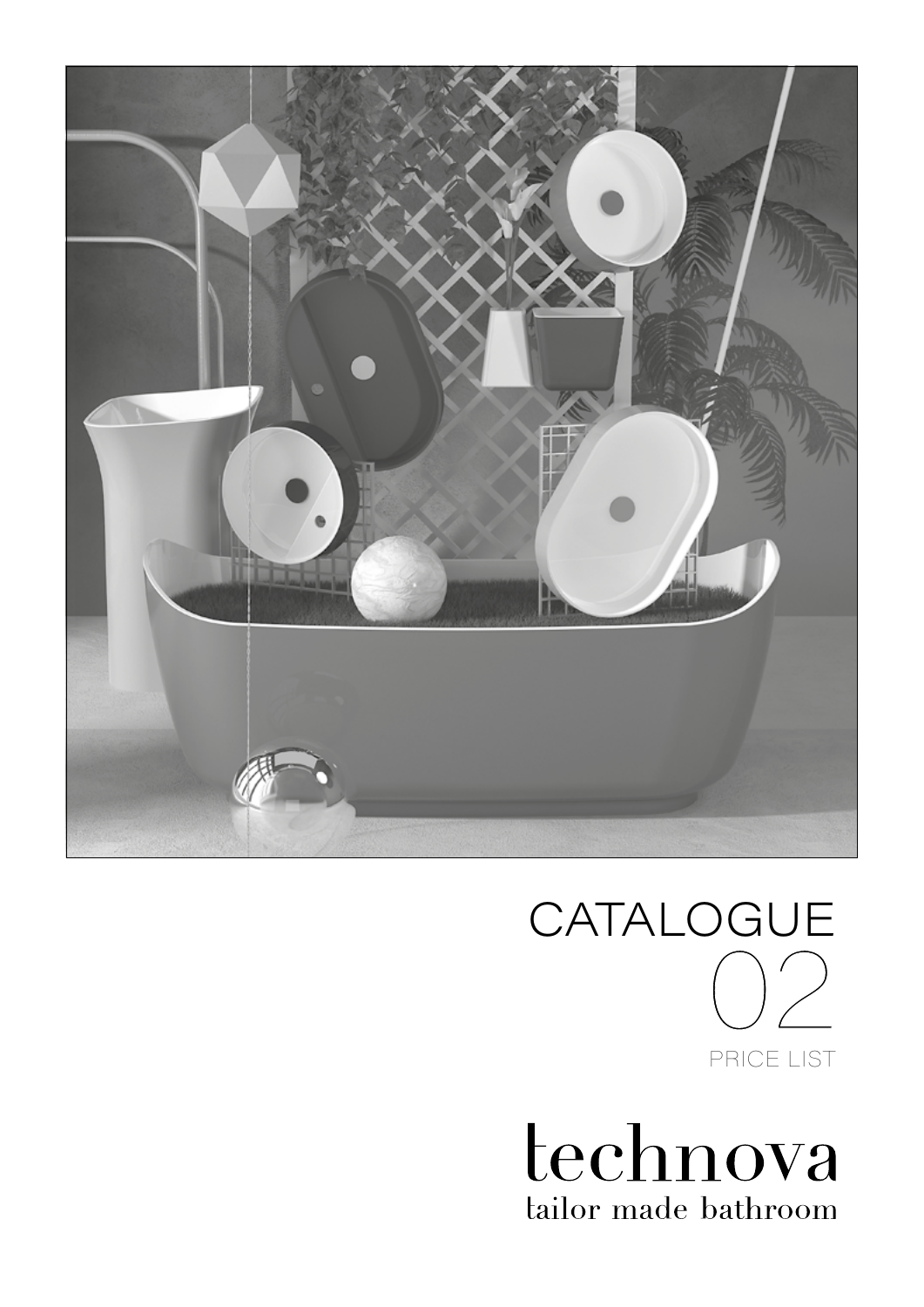| SERIES           | $\texttt{CODE}$                    | MEASURE (mm)                                       | PRICE $(\epsilon)$ PRICE/cm                                                                                                                       |                                                              |
|------------------|------------------------------------|----------------------------------------------------|---------------------------------------------------------------------------------------------------------------------------------------------------|--------------------------------------------------------------|
| $\bullet$ BLUMA  | LATBC                              | 726 x 550 h.320                                    | 720,00                                                                                                                                            |                                                              |
|                  | LATBA                              | 726 x 550 h.920                                    | 1700,00                                                                                                                                           |                                                              |
|                  | VATBL                              | $1800 \times 920 h.660$                            | 4270,00                                                                                                                                           |                                                              |
| $\bullet$ WAL    | LATWA                              | $695 \times 385$ h.250                             | 630,00                                                                                                                                            |                                                              |
|                  | VATWA                              | $1700 \times 830 h.700$                            | 3670,00                                                                                                                                           |                                                              |
| • ARBOT          | LATRR                              | $515 \times 315 \text{ h}.130$                     | 760,00                                                                                                                                            |                                                              |
|                  | VATR7                              | $1700 \times 700 h.580$                            | 4270,00                                                                                                                                           |                                                              |
| $\bullet$ OV     | VATO4                              | $1570 \times 810 h.540$                            | 3340,00                                                                                                                                           |                                                              |
|                  | VATO7                              | $1760 \times 910 h.525$                            | 3670,00                                                                                                                                           |                                                              |
|                  | VATO5                              | 1500 × 730 h.525                                   | 3180,00                                                                                                                                           |                                                              |
|                  | VATO6                              | $1650 \times 800 h.525$                            | 3340,00                                                                                                                                           |                                                              |
| $\bullet$ KOR    | LATK1                              | 400 x 400 h.100                                    | 540,00                                                                                                                                            |                                                              |
|                  | LATK2                              | $400 \times 400 h.100$                             | 550,00                                                                                                                                            |                                                              |
|                  | LATK6                              | $600 \times 400 h.100$                             | 560,00                                                                                                                                            |                                                              |
|                  | LATK7                              | $600 \times 400 h.100$                             | 570,00                                                                                                                                            |                                                              |
| $\bullet$ CONCA  | LATCT                              | 550 x 550 h.115                                    | 560,00                                                                                                                                            |                                                              |
|                  | LATCO                              | $755 \times 550 \text{ h}.110$                     | 580,00                                                                                                                                            |                                                              |
| $\bullet$ KYUBU  | LATRQ                              | $250 \times 250$ h.210                             | 390,00                                                                                                                                            |                                                              |
|                  | LATRT                              | $120 \times 120 h.210$                             | 170,00                                                                                                                                            |                                                              |
| $\bullet$ DÉCO   | LATDE                              | 680 × 400 h.130                                    | 720,00                                                                                                                                            |                                                              |
|                  | VATDE                              | 1750 × 750 h.530                                   | 3560,00                                                                                                                                           |                                                              |
| $\bullet$ WAND   | VATWD                              | $1700 \times 800 h.610$                            | 3610,00                                                                                                                                           |                                                              |
| $\bullet$ SQUARE | LATQ1                              | 750 × 490 h.130                                    | 490,00                                                                                                                                            |                                                              |
|                  | LATQS                              | $535 \times 410 h.100$                             | 370,00                                                                                                                                            |                                                              |
|                  | LATQ2                              | $1360 \times 490 h.130$                            | 770,00                                                                                                                                            |                                                              |
|                  | LCTQ2                              | 1360 x 490 h.810                                   | 2390,00                                                                                                                                           |                                                              |
|                  | PLTQU                              | 750÷2500 × 490 h.130                               | 490,00                                                                                                                                            | 6,00                                                         |
|                  | LCTA1                              | $800 \div 1500 \times 490 \text{ h.}810$           | 1790,00                                                                                                                                           | 8,00                                                         |
|                  | LCTB1                              | $800 \div 2000 \times 490 h.750$                   | 2030,00                                                                                                                                           | 8,00                                                         |
|                  | LCTB2                              | 1500÷2000 × 490 h.750                              | 2870,00                                                                                                                                           | 8,00                                                         |
|                  | LCTC1                              | $800 \div 2000 \times 490 \text{ h.}750$           | 2030,00                                                                                                                                           | 9,00                                                         |
|                  |                                    |                                                    |                                                                                                                                                   | 9,00                                                         |
|                  |                                    |                                                    |                                                                                                                                                   |                                                              |
|                  |                                    |                                                    |                                                                                                                                                   |                                                              |
|                  |                                    |                                                    |                                                                                                                                                   |                                                              |
|                  |                                    |                                                    |                                                                                                                                                   |                                                              |
|                  |                                    |                                                    |                                                                                                                                                   | 6,00                                                         |
|                  | $\bullet$ MODULO<br>$\bullet$ OVAL | LCTC2<br>PLTM1<br>PLTM2<br>PLTM3<br>PLTM4<br>PLTO1 | 1500÷2000 × 490 h.750<br>$700 \times 520 h.200$<br>$1400 \times 510 h.200$<br>$2000 \times 510 h.200$<br>2600 x 510 h.200<br>750÷2500 × 555 h.245 | 2930,00<br>900,00<br>1190,00<br>1790,00<br>2390,00<br>970,00 |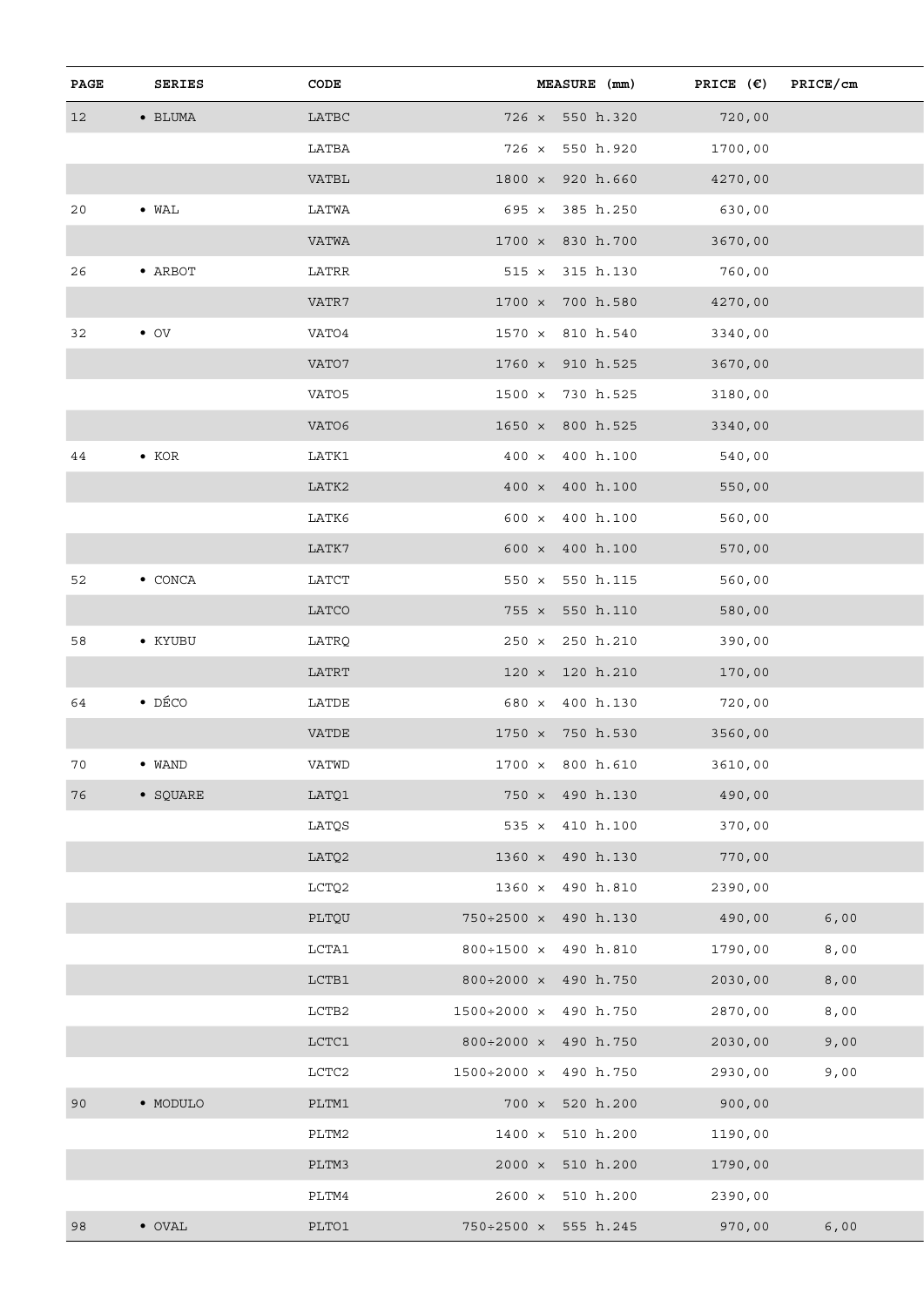| IT                                   | EN                          | DE                               | FR                          |
|--------------------------------------|-----------------------------|----------------------------------|-----------------------------|
| Lavabo                               | Washbasin                   | Waschbecken                      | Lavabo                      |
| (da appoggio)                        | (on top)                    | (Aufsatzbecken)                  | (à poser)                   |
| Lavabo                               | Washbasin                   | Waschbecken                      | Lavabo                      |
| (freestanding)                       | (freestanding)              | (freistehende)                   | (sur pied)                  |
| Vasca da bagno                       | Bathtub                     | Badewanne                        | Baignoire                   |
| (freestanding)                       | (freestanding)              | (freistehende)                   | (autoportante)              |
| Lavabo                               | Washbasin                   | Waschbecken                      | Lavabo                      |
| (da appoggio)                        | (on top)                    | (Aufsatzbecken)                  | (à poser)                   |
| Vasca da bagno                       | Bathtub                     | Badewanne                        | Baignoire                   |
| (freestanding)                       | (freestanding)              | (freistehende)                   | (autoportante)              |
| Lavabo                               | Washbasin                   | Waschbecken                      | Lavabo                      |
| (da appoggio)                        | (on top)                    | (Aufsatzbecken)                  | (à poser)                   |
| Vasca da bagno                       | Bathtub                     | Badewanne                        | Baignoire                   |
| (freestanding)                       | (freestanding)              | (freistehende)                   | (autoportante)              |
| Vasca da baqno                       | Bathtub                     | Badewanne                        | Baignoire                   |
| (freestanding)                       | (freestanding)              | (freistehende)                   | (autoportante)              |
| Vasca da bagno<br>(freestanding)     | Bathtub<br>(freestanding)   | Badewanne<br>(freistehende)      | Baignoire<br>(autoportante) |
| Vasca da bagno                       | Bathtub                     | Badewanne                        | Baignoire                   |
| (freestanding)                       | (freestanding)              | (freistehende)                   | (autoportante)              |
| Vasca da bagno                       | Bathtub                     | Badewanne                        | Baignoire                   |
| (freestanding)                       | (freestanding)              | (freistehende)                   | (autoportante)              |
| Lavabo                               | Washbasin                   | Waschbecken                      | Lavabo                      |
| (da appoggio)                        | (on top)                    | (Aufsatzbecken)                  | (à poser)                   |
| Lavabo                               | Washbasin                   | Waschbecken                      | Lavabo                      |
| (da appoggio)                        | (on top)                    | (Aufsatzbecken)                  | (à poser)                   |
| Lavabo                               | Washbasin                   | Waschbecken                      | Lavabo                      |
| (da appoggio)                        | (on top)                    | (Aufsatzbecken)                  | (à poser)                   |
| Lavabo                               | Washbasin                   | Waschbecken                      | Lavabo                      |
| (da appoggio)                        | (on top)                    | (Aufsatzbecken)                  | (à poser)                   |
| Lavabo                               | Washbasin                   | Waschbecken                      | Lavabo                      |
| (da appoggio)                        | (on top)                    | (Aufsatzbecken)                  | (à poser)                   |
| Lavabo                               | Washbasin<br>(on top)       | Waschbecken<br>(Aufsatzbecken)   | Lavabo<br>(à poser)         |
| (da appoggio)<br>Lavabo<br>(sospeso) | Washbasin<br>(wall-mounted) | Waschbecken<br>(Wandwaschbecken) | Lavabo<br>(suspendu)        |
| Porta-rubinetto                      | Tap holder                  | Hahnhalter                       | Porte-robinet               |
| Lavabo                               | Washbasin                   | Waschbecken                      | Lavabo                      |
| (da appoggio)                        | (on top)                    | (Aufsatzbecken)                  | (à poser)                   |
| Vasca da bagno                       | Bathtub                     | Badewanne                        | Baignoire                   |
| (freestanding)                       | (freestanding)              | (freistehende)                   | (autoportante)              |
| Vasca da bagno                       | Bathtub                     | Badewanne                        | Baignoire                   |
| (a parete)                           | (wall-mounted)              | (Wandbadewanne)                  | (à mur)                     |
| Lavabo                               | Washbasin                   | Hänge-oder                       | Lavabo                      |
| (sospeso / da appoggio)              | (wall-mounted / on top)     | Aufsatzwaschbecken               | (suspendu / à poser)        |
| Lavabo                               | Washbasin                   | Waschbecken                      | Lavabo                      |
| (da appoggio)                        | (on top)                    | (Aufsatzbecken)                  | (à poser)                   |
| Lavabo                               | Washbasin                   | Hänge-oder                       | Lavabo                      |
| (sospeso / da appoggio)              | (wall-mounted / on top)     | Aufsatzwaschbecken               | (suspendu / à poser)        |
| Mobile bagno                         | Bathroom cabinet            | Badmöbel                         | Meuble pour salle de bain   |
| Lavabo                               | Washbasin                   | Hänge-oder                       | Lavabo                      |
| (sospeso / da appoggio)              | (wall-mounted / on top)     | Aufsatzwaschbecken               | (suspendu / à poser)        |
| Mobile bagno                         | Bathroom cabinet            | Badmöbel                         | Meuble pour salle de bain   |
| Mobile bagno                         | Bathroom cabinet            | Badmöbel                         | Meuble pour salle de bain   |
| Mobile bagno                         | Bathroom cabinet            | Badmöbel                         | Meuble pour salle de bain   |
| Mobile bagno                         | Bathroom cabinet            | Badmöbel                         | Meuble pour salle de bain   |
| Mobile bagno                         | Bathroom cabinet            | Badmöbel                         | Meuble pour salle de bain   |
| Lavabo                               | Washbasin                   | Waschbecken                      | Lavabo                      |
| (sospeso)                            | (wall-mounted)              | (Wandwaschbecken)                | (suspendu)                  |
| Lavabo                               | Washbasin                   | Waschbecken                      | Lavabo                      |
| (sospeso)                            | (wall-mounted)              | (Wandwaschbecken)                | (suspendu)                  |
| Lavabo                               | Washbasin                   | Waschbecken                      | Lavabo                      |
| (sospeso)                            | (wall-mounted)              | (Wandwaschbecken)                | (suspendu)                  |
| Lavabo                               | Washbasin                   | Waschbecken                      | Lavabo                      |
| (sospeso)                            | (wall-mounted)              | (Wandwaschbecken)                | (suspendu)                  |
| Lavabo<br>(sospeso)                  | Washbasin<br>(wall-mounted) | Waschbecken<br>(Wandwaschbecken) |                             |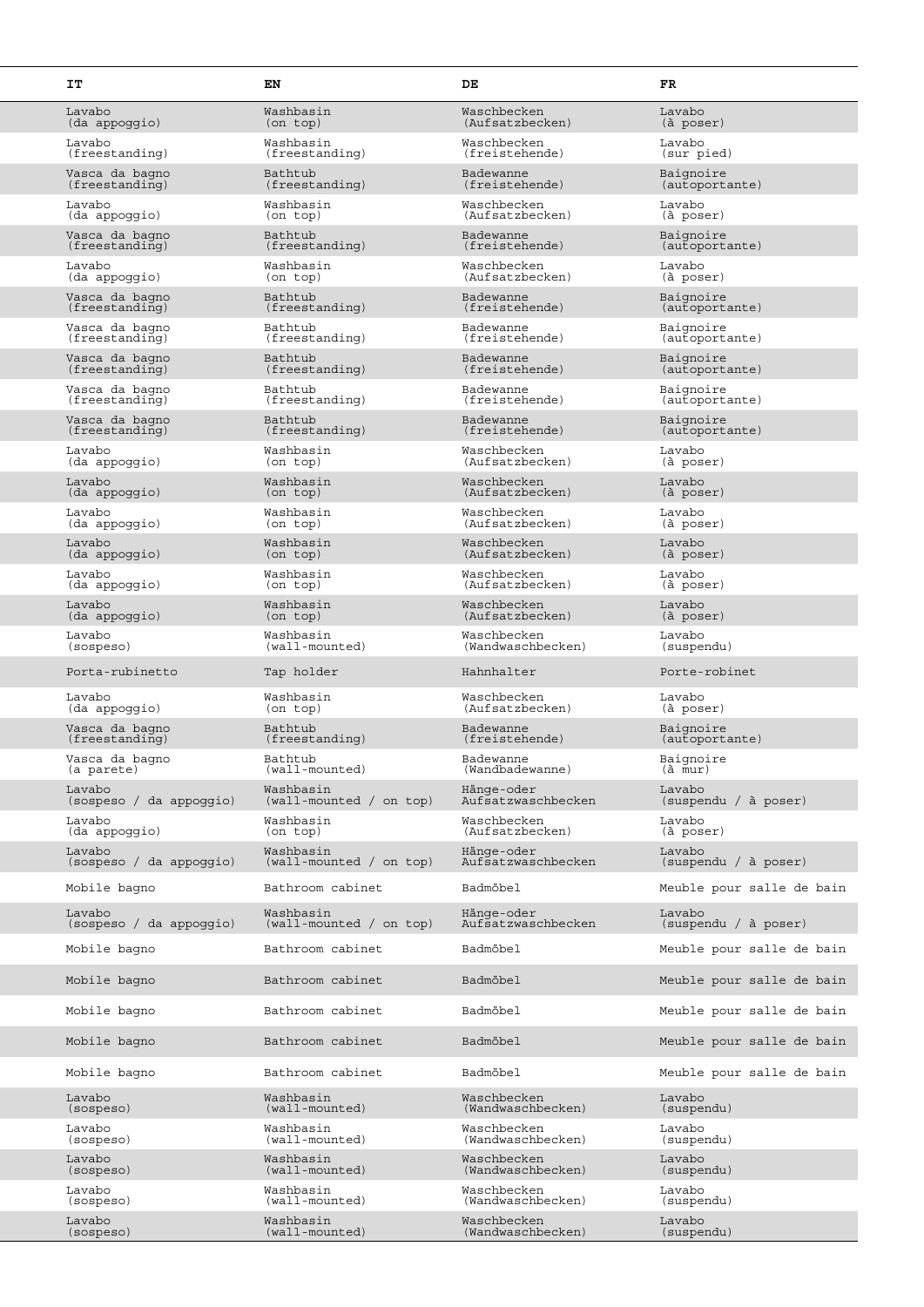| PAGE | <b>SERIES</b>              | CODE            | MEASURE (mm)                              | PRICE $(\epsilon)$ | PRICE/cm |  |
|------|----------------------------|-----------------|-------------------------------------------|--------------------|----------|--|
|      |                            | PLTO2           | 1500÷2500 × 555 h.245                     | 1370,00            | 6,00     |  |
|      |                            | PLTO8           | 1850÷2400 × 555 h.245                     | 2200,00            | 6,00     |  |
|      |                            | PLTO3           | 2100÷3150 × 555 h.245                     | 2200,00            | 6,00     |  |
|      |                            | PLTO4           | 2900÷3880 × 555 h.245                     | 2750,00            | 6,00     |  |
| 100  | - OVAL on top              | PLTO1S          | 750÷2500 x 555 h.100                      | 970,00             | 6,00     |  |
|      |                            | PLTO2S          | $1500 \div 2500 \times 555 h.100$         | 1370,00            | 6,00     |  |
| 102  | - OVAL small               | PLTOS           | 850÷2500 x 530 h.245                      | 990,00             | 6,00     |  |
|      |                            | PLTOT           | $1700 \div 2500 \times 530 h.245$         | 1400,00            | 6,00     |  |
| 104  | • ROSSARI                  | PLTR1           | 850÷2500 × 600 h.175                      | 970,00             | 6,00     |  |
|      |                            | PLTR2           | $1700 \div 2500 \times 600 \text{ h.}175$ | 1420,00            | 6,00     |  |
| 106  | - ROSSARI on top           | PLTR1S          | 850÷2500 x 600 h.175                      | 970,00             | 6,00     |  |
|      |                            | PLTR2S          | $1700 \div 2500 \times 600 \text{ h.}175$ | 1420,00            | 6,00     |  |
| 108  | - ROSSARI small            | PLTR6           | 850÷2500 × 575 h.180                      | 990,00             | 6,00     |  |
|      |                            | PLTR7           | $1700 \div 2500 \times 575 \text{ h.}180$ | 1430,00            | 6,00     |  |
| 110  | • OVAL angle               | PLTOA           | 750÷1500 × 300 h.245                      | 1100,00            | 6,00     |  |
| 111  | - ROSSARI angle            | PLTRA           | 750÷1500 x 315 h.180                      | 1080,00            | 6,00     |  |
| 112  | • RIMINI                   | PLTRN           | $900 \div 2500 \times 630 h.300$          | 970,00             | 6,00     |  |
| 113  | - RIMINI small             | PLTSM           | $900 \div 2500 \times 630 h.300$          | 940,00             | 6,00     |  |
| 114  | • SANREMO                  | PLTSA           | 800÷2500 × 545 h.215                      | 970,00             | 6,00     |  |
| 115  | $\bullet$ CAPRI            | PLTCA           | $750 \div 2500 \times 550 h.200$          | 960,00             | 6,00     |  |
| 116  | $\bullet$ CIPRO            | PLTC1           | 850÷2500 × 490 h.350                      | 820,00             | 6,00     |  |
|      |                            | $\verb!PLTC2!!$ | $1700 \div 2500 \times 490 \text{ h.}350$ | 1210,00            | 6,00     |  |
| 118  | • VENEZIA                  | PLTED           | 900÷2500 x 520 h.215                      | 990,00             | 6,00     |  |
|      |                            | PLTES           | $900 \div 2500 \times 520 \text{ h.215}$  | 990,00             | 6,00     |  |
| 120  | $\bullet$ ROMA             | PLTRP           | $950 \div 1200 \times 600 h.280$          | 910,00             |          |  |
|      |                            | PLTRO           | $950 \div 1200 \times 600 h.280$          | 910,00             |          |  |
| 124  | $\bullet$ SFERA            | PLTS0           | $900 \times 545 h.290$                    | 950,00             |          |  |
|      |                            | PLTS1           | $1100 \times 545 h.290$                   | 1010,00            |          |  |
|      |                            | PLTS2           | 1270 x 545 h.290                          | 1070,00            |          |  |
| 126  | $\bullet$ MINI             | PLTI7           | 750 x 490 h.170                           | 490,00             |          |  |
|      |                            | PLTI8           | 850 x 490 h.170                           | 530,00             |          |  |
| 128  | • ANGLE wall-mounted LATMS |                 | $400 \times 400 h.250$                    | 510,00             |          |  |
| 129  | - ANGLE freestanding LATMA |                 | $400 \times 400 h.800$                    | 750,00             |          |  |
| 130  | $\bullet$ ALL              | LATMI           | 800 x 400 h.800                           | 1220,00            |          |  |
| 131  | $\bullet$ LINE             | LATML           | 650 x 455 h.150                           | 250,00             |          |  |
| 132  | $\bullet$ GOAL             | LATMG           | 490 x 480 h.210                           | 580,00             |          |  |
| 133  | $\bullet$ YOUNG            | LATMY           | $620 \times 490$ h.200                    | 510,00             |          |  |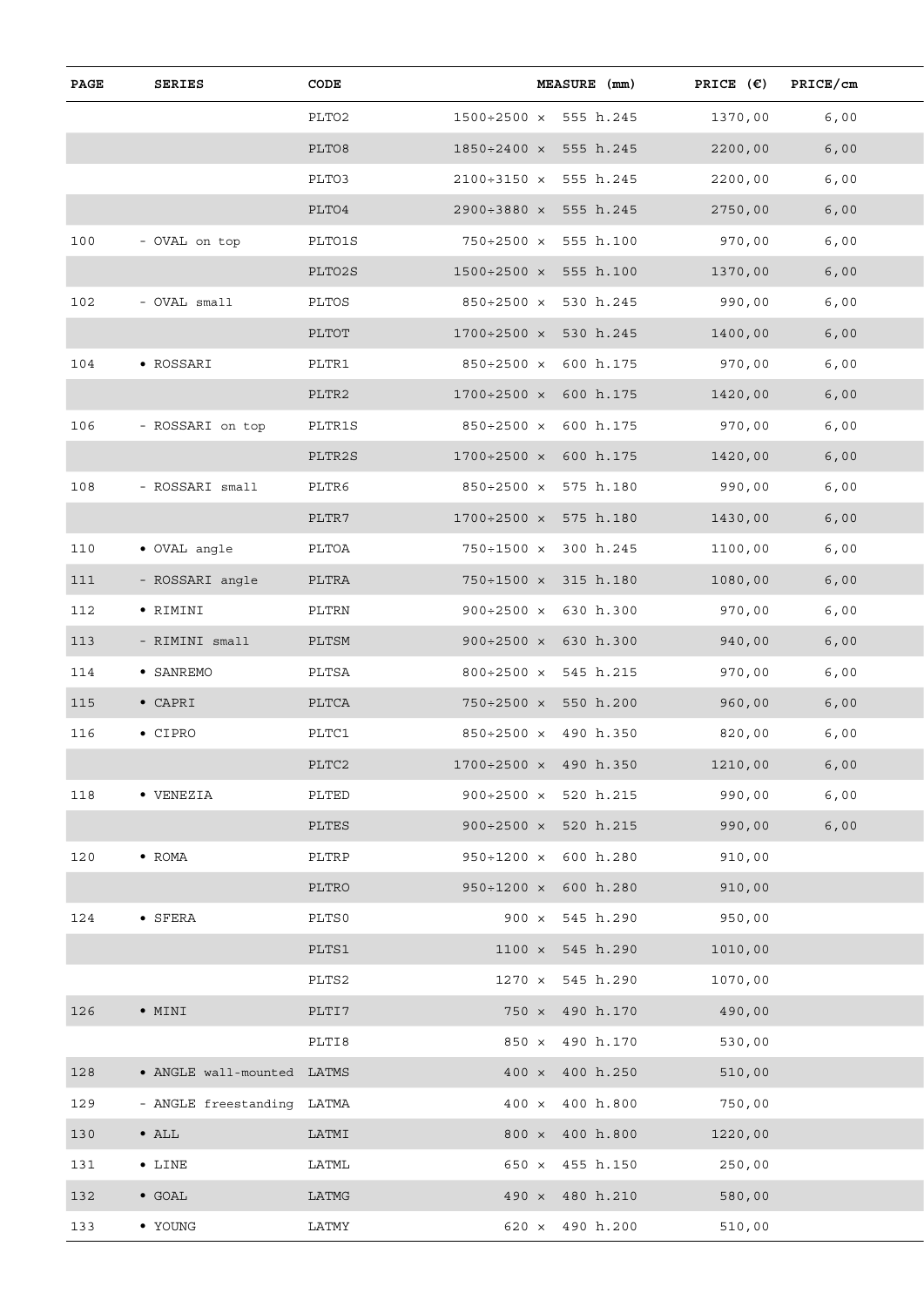| IT                  | EN                       | DE                    | FR                 |
|---------------------|--------------------------|-----------------------|--------------------|
| Lavabo              | Washbasin                | Waschbecken           | Lavabo             |
| (sospeso)           | (wall-mounted)           | (Wandwaschbecken)     | (suspendu)         |
| Lavabo              | Washbasin                | Waschbecken           | Lavabo             |
| (sospeso)           | (wall-mounted)           | (Wandwaschbecken)     | (suspendu)         |
| Lavabo              | Washbasin                | Waschbecken           | Lavabo             |
| (sospeso)           | (wall-mounted)           | (Wandwaschbecken)     | (suspendu)         |
| Lavabo              | Washbasin                | Waschbecken           | Lavabo             |
| (sospeso)           | (wall-mounted)           | (Wandwaschbecken)     | (suspendu)         |
| Piano-lavabo        | Washbasin                | Waschbecken           | Lavabo             |
| (per mobile bagno)  | (for bathroom furniture) | (für Badezimmermöbel) | (pour meuble bain) |
| Piano-lavabo        | Washbasin                | Waschbecken           | Lavabo             |
| (per mobile bagno)  | (for bathroom furniture) | (für Badezimmermöbel) | (pour meuble bain) |
| Lavabo              | Washbasin                | Waschbecken           | Lavabo             |
| (sospeso)           | (wall-mounted)           | (Wandwaschbecken)     | (suspendu)         |
| Lavabo              | Washbasin                | Waschbecken           | Lavabo             |
| (sospeso)           | (wall-mounted)           | (Wandwaschbecken)     | (suspendu)         |
| Lavabo              | Washbasin                | Waschbecken           | Lavabo             |
| (sospeso)           | (wall-mounted)           | (Wandwaschbecken)     | (suspendu)         |
| Lavabo              | Washbasin                | Waschbecken           | Lavabo             |
| (sospeso)           | (wall-mounted)           | (Wandwaschbecken)     | (suspendu)         |
| Piano-lavabo        | Washbasin                | Waschbecken           | Lavabo             |
| (per mobile bagno)  | (for bathroom furniture) | (für Badezimmermöbel) | (pour meuble bain) |
| Piano-lavabo        | Washbasin                | Waschbecken           | Lavabo             |
| (per mobile bagno)  | (for bathroom furniture) | (für Badezimmermöbel) | (pour meuble bain) |
| Lavabo              | Washbasin                | Waschbecken           | Lavabo             |
| (sospeso)           | (wall-mounted)           | (Wandwaschbecken)     | (suspendu)         |
| Lavabo              | Washbasin                | Waschbecken           | Lavabo             |
| (sospeso)           | (wall-mounted)           | (Wandwaschbecken)     | (suspendu)         |
| Lavabo              | Washbasin                | Waschbecken           | Lavabo             |
| (sospeso ad angolo) | (wall-mounted angular)   | (Eckwaschbecken)      | (suspendu d'angle) |
| Lavabo              | Washbasin                | Waschbecken           | Lavabo             |
| (sospeso ad angolo) | (wall-mounted angular)   | (Eckwaschbecken)      | (suspendu d'angle) |
| Lavabo              | Washbasin                | Waschbecken           | Lavabo             |
| (sospeso)           | (wall-mounted)           | (Wandwaschbecken)     | (suspendu)         |
| Lavabo              | Washbasin                | Waschbecken           | Lavabo             |
| (sospeso)           | (wall-mounted)           | (Wandwaschbecken)     | (suspendu)         |
| Lavabo              | Washbasin                | Waschbecken           | Lavabo             |
| (sospeso)           | (wall-mounted)           | (Wandwaschbecken)     | (suspendu)         |
| Lavabo              | Washbasin                | Waschbecken           | Lavabo             |
| (sospeso)           | (wall-mounted)           | (Wandwaschbecken)     | (suspendu)         |
| Lavabo              | Washbasin                | Waschbecken           | Lavabo             |
| (sospeso)           | (wall-mounted)           | (Wandwaschbecken)     | (suspendu)         |
| Lavabo              | Washbasin                | Waschbecken           | Lavabo             |
| (sospeso)           | (wall-mounted)           | (Wandwaschbecken)     | (suspendu)         |
| Lavabo              | Washbasin                | Waschbecken           | Lavabo             |
| (sospeso)           | (wall-mounted)           | (Wandwaschbecken)     | (suspendu)         |
| Lavabo              | Washbasin                | Waschbecken           | Lavabo             |
| (sospeso)           | (wall-mounted)           | (Wandwaschbecken)     | (suspendu)         |
| Lavabo              | Washbasin                | Waschbecken           | Lavabo             |
| (sospeso ad angolo) | (wall-mounted angular)   | (Eckwaschbecken)      | (suspendu d'angle) |
| Lavabo              | Washbasin                | Waschbecken           | Lavabo             |
| (sospeso ad angolo) | (wall-mounted angular)   | (Eckwaschbecken)      | (suspendu d'angle) |
| Lavabo              | Washbasin                | Waschbecken           | Lavabo             |
| (sospeso)           | (wall-mounted)           | (Wandwaschbecken)     | (suspendu)         |
| Lavabo              | Washbasin                | Waschbecken           | Lavabo             |
| (sospeso)           | (wall-mounted)           | (Wandwaschbecken)     | (suspendu)         |
| Lavabo              | Washbasin                | Waschbecken           | Lavabo             |
| (sospeso)           | (wall-mounted)           | (Wandwaschbecken)     | (suspendu)         |
| Lavabo              | Washbasin                | Waschbecken           | Lavabo             |
| (sospeso)           | (wall-mounted)           | (Wandwaschbecken)     | (suspendu)         |
| Lavabo              | Washbasin                | Waschbecken           | Lavabo             |
| (sospeso)           | (wall-mounted)           | (Wandwaschbecken)     | (suspendu)         |
| Lavabo              | Washbasin                | Waschbecken           | Lavabo             |
| (sospeso)           | (wall-mounted)           | (Wandwaschbecken)     | (suspendu)         |
| Lavabo              | Washbasin                | Waschbecken           | Lavabo             |
| (freestanding)      | (freestanding)           | (freistehende)        | (sur pied)         |
| Lavabo + bidet      | Washbasin + bidet        | Waschbecken + bidet   | Lavabo + bidet     |
| (freestanding)      | (freestanding)           | (freistehende)        | (sur pied)         |
| Lavabo              | Washbasin                | Waschbecken           | Lavabo             |
| (sospeso)           | (wall-mounted)           | (Wandwaschbecken)     | (suspendu)         |
| Lavabo              | Washbasin                | Waschbecken           | Lavabo             |
| (sospeso)           | $(wall-moduted)$         | (Wandwaschbecken)     | (suspendu)         |
| Lavabo              | Washbasin                | Waschbecken           | Lavabo             |
| (sospeso)           | (wall-mounted)           | (Wandwaschbecken)     | (suspendu)         |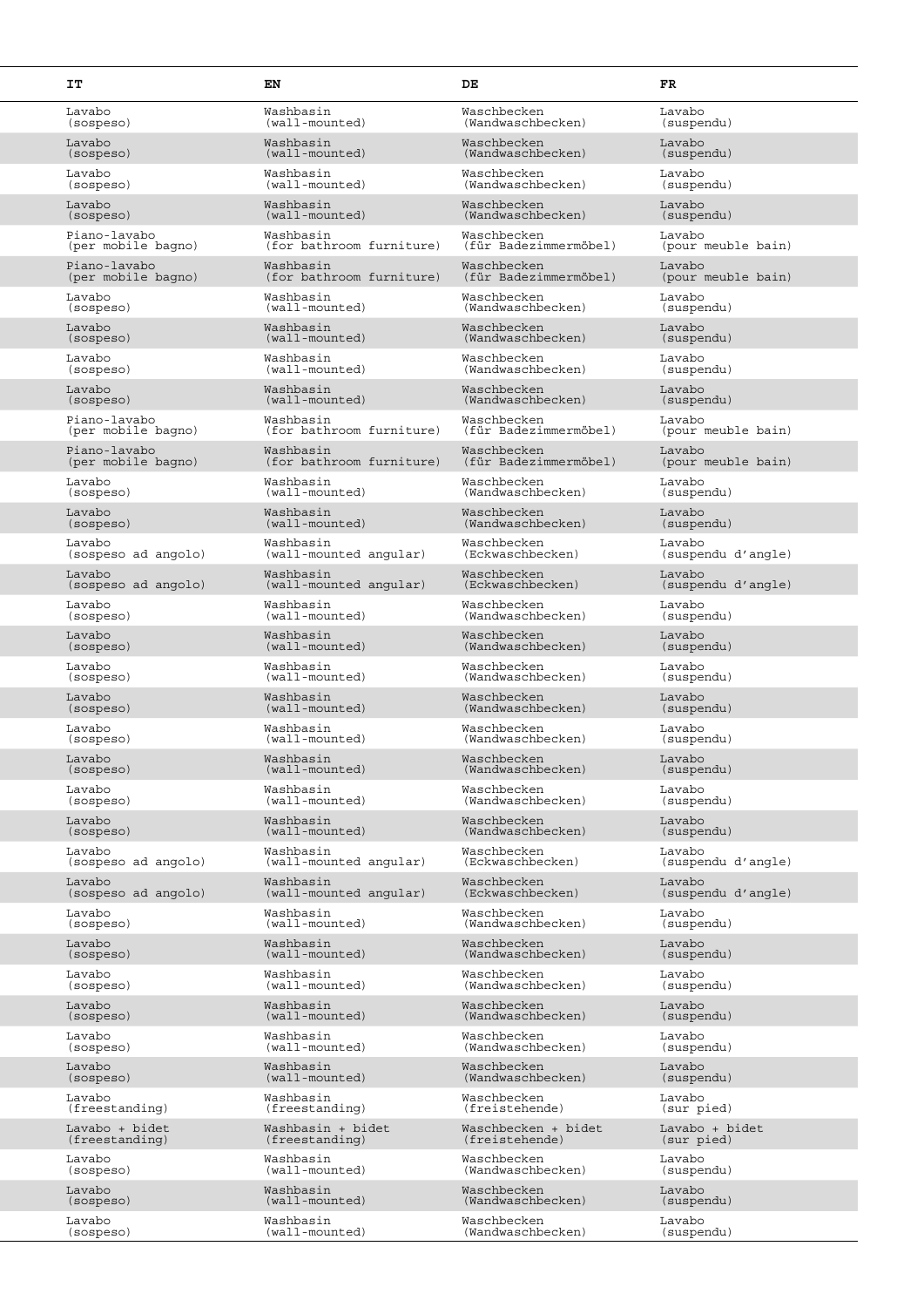| PAGE | SERIES           | CODE       | MEASURE (mm)            | PRICE $(\epsilon)$ PRICE/cm |      |
|------|------------------|------------|-------------------------|-----------------------------|------|
| 134  | • RIMINI fixed   | PLTSD      | $1160 \times 630 h.300$ | 820,00                      | 6,00 |
|      |                  | PLTSS      | $1160 \times 630 h.300$ | 820,00                      | 6,00 |
| 136  | • CIPRO fixed    | PLTCI      | $1300 \times 490 h.350$ | 1040,00                     |      |
| 137  | • VENEZIA fixed  | PLTE9      | $900 \times 520$ h.215  | 990,00                      |      |
| 138  | $\bullet$ ISEO   | PLTIS      | 1145×640 × 250 h.330    | 620,00                      |      |
| 139  | $\bullet$ EUROPA | PLTEU      | 1200×380 × 660 h.270    | 620,00                      |      |
| 142  | $\bullet$ PIELLE | PDT710.OBI | $700 \times 1000$ h. 25 | 410,00                      |      |
|      |                  | PDT711.OBI | 700 x 1100 h. 25        | 440,00                      |      |
|      |                  | PDT712.OBI | $700 \times 1200$ h. 25 | 460,00                      |      |
|      |                  | PDT713.OBI | 700 x 1300 h. 25        | 490,00                      |      |
|      |                  | PDT714.OBI | $700 \times 1400$ h. 25 | 520,00                      |      |
|      |                  | PDT715.OBI | $700 \times 1500$ h. 25 | 550,00                      |      |
|      |                  | PDT716.OBI | $700 \times 1600$ h. 25 | 580,00                      |      |
|      |                  | PDT717.OBI | 700 × 1700 h. 25        | 630,00                      |      |
|      |                  | PDT718.OBI | $700 \times 1800$ h. 25 | 660,00                      |      |
|      |                  | PDT719.OBI | 700 × 1900 h. 25        | 700,00                      |      |
|      |                  | PDT720.OBI | 700 × 2000 h. 25        | 720,00                      |      |
|      |                  | PDT810.OBI | 800 × 1000 h. 25        | 450,00                      |      |
|      |                  | PDT811.OBI | $800 \times 1100$ h. 25 | 480,00                      |      |
|      |                  | PDT812.OBI | 800 x 1200 h. 25        | 510,00                      |      |
|      |                  | PDT813.OBI | $800 \times 1300$ h. 25 | 540,00                      |      |
|      |                  | PDT814.OBI | $800 \times 1400$ h. 25 | 570,00                      |      |
|      |                  | PDT815.OBI | 800 x 1500 h. 25        | 600,00                      |      |
|      |                  | PDT816.OBI | $800 \times 1600$ h. 25 | 630,00                      |      |
|      |                  | PDT817.OBI | $800 \times 1700$ h. 25 | 690,00                      |      |
|      |                  | PDT818.OBI | $800 \times 1800$ h. 25 | 720,00                      |      |
|      |                  | PDT819.OBI | $800 \times 1900$ h. 25 | 760,00                      |      |
|      |                  | PDT820.OBI | 800 × 2000 h. 25        | 790,00                      |      |
|      |                  | PDT910.OBI | $900 \times 1000$ h. 25 | 520,00                      |      |
|      |                  | PDT911.OBI | $900 \times 1100$ h. 25 | 550,00                      |      |
|      |                  | PDT912.OBI | $900 \times 1200$ h. 25 | 580,00                      |      |
|      |                  | PDT913.OBI | $900 \times 1300$ h. 25 | 610,00                      |      |
|      |                  | PDT914.OBI | $900 \times 1400$ h. 25 | 640,00                      |      |
|      |                  | PDT915.OBI | $900 \times 1500$ h. 25 | 690,00                      |      |
|      |                  | PDT916.OBI | $900 \times 1600$ h. 25 | 720,00                      |      |
|      |                  | PDT917.OBI | $900 \times 1700$ h. 25 | 760,00                      |      |
|      |                  | PDT918.OBI | $900 \times 1800$ h. 25 | 790,00                      |      |
|      |                  |            |                         |                             |      |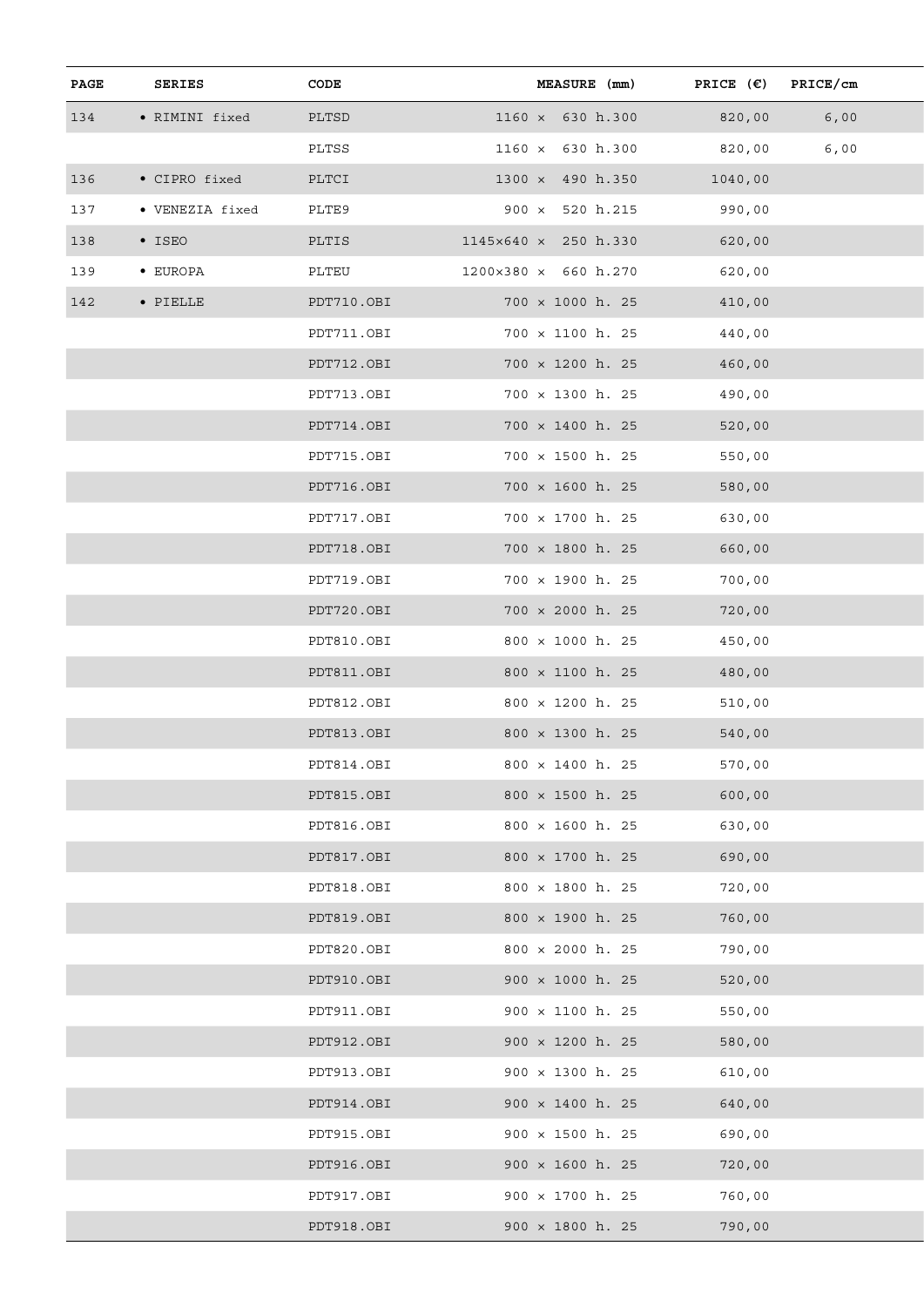| IT                                    | EN                                   | DE                                                                               | FR                           |
|---------------------------------------|--------------------------------------|----------------------------------------------------------------------------------|------------------------------|
| Lavabo<br>(sospeso)                   | Washbasin<br>$(wall-mounted)$        | Waschbecken<br>(Wandwaschbecken)                                                 | Lavabo<br>(suspendu)         |
| Lavabo<br>(sospeso)                   | Washbasin<br>$(wall-modoted)$        | Waschbecken<br>(Wandwaschbecken)                                                 | Lavabo<br>(suspendu)         |
| Lavabo<br>(sospeso)                   | Washbasin<br>$(wall-moduted)$        | Waschbecken<br>(Wandwaschbecken)                                                 | Lavabo<br>(suspendu)         |
| Lavabo<br>(sospeso)                   | Washbasin<br>(wall-mounted)          | Waschbecken<br>(Wandwaschbecken)                                                 | Lavabo<br>(suspendu)         |
| Lavabo<br>(sospeso ad angolo)         | Washbasin<br>(wall-mounted angular)  | Waschbecken<br>(Eckwaschbecken)                                                  | Lavabo<br>(suspendu d'angle) |
| Lavabo<br>(sospeso ad angolo)         | Washbasin<br>(wall-mounted angular)  | Waschbecken<br>(Eckwaschbecken)                                                  | Lavabo<br>(suspendu d'angle) |
| Piatto doccia<br>(appoggio / incasso) | Shower tray<br>(laid on / recessed)  | Duschwanne<br>(aufliegende/bodengleiche) (sur sol / encastré)                    | Receveur de douche           |
| Piatto doccia<br>(appoggio / incasso) | Shower tray<br>(laid on / recessed)  | Duschwanne<br>(aufliegende/bodengleiche) (sur sol / encastré)                    | Receveur de douche           |
| Piatto doccia<br>(appoggio / incasso) | Shower tray<br>(laid on / recessed)  | Duschwanne<br>(aufliegende/bodengleiche) (sur sol / encastré)                    | Receveur de douche           |
| Piatto doccia<br>(appoggio / incasso) | Shower tray<br>(laid on / recessed)  | Duschwanne<br>(aufliegende/bodengleiche) (sur sol / encastré)                    | Receveur de douche           |
| Piatto doccia<br>(appoggio / incasso) | Shower tray<br>(laid on / recessed)  | Duschwanne<br>(aufliegende/bodengleiche) (sur sol / encastré)                    | Receveur de douche           |
| Piatto doccia<br>(appoggio / incasso) | Shower tray<br>(laid on / recessed)  | Duschwanne<br>(aufliegende/bodengleiche) (sur sol / encastré)                    | Receveur de douche           |
| Piatto doccia<br>(appoggio / incasso) | Shower tray<br>(laid on / recessed)  | Duschwanne<br>(aufliegende/bodengleiche) (sur sol / encastré)                    | Receveur de douche           |
| Piatto doccia<br>(appoggio / incasso) | Shower tray<br>(laid on / recessed)  | Duschwanne<br>(aufliegende/bodengleiche) (sur sol / encastré)                    | Receveur de douche           |
| Piatto doccia<br>(appoggio / incasso) | Shower tray<br>(laid on / recessed)  | Duschwanne<br>(aufliegende/bodengleiche) (sur sol / encastré)                    | Receveur de douche           |
| Piatto doccia<br>(appoggio / incasso) | Shower tray<br>(laid on / recessed)  | Duschwanne<br>(aufliegende/bodengleiche) (sur sol / encastré)                    | Receveur de douche           |
| Piatto doccia<br>(appoggio / incasso) | Shower tray<br>(laid on / recessed)  | Duschwanne<br>(aufliegende/bodengleiche) (sur sol / encastré)                    | Receveur de douche           |
| Piatto doccia<br>(appoggio / incasso) | Shower tray<br>(laid on / recessed)  | Duschwanne<br>(aufliegende/bodengleiche) (sur sol / encastré)                    | Receveur de douche           |
| Piatto doccia<br>(appoggio / incasso) | Shower tray<br>(laid on / recessed)  | Duschwanne<br>(aufliegende/bodengleiche) (sur sol / encastré)                    | Receveur de douche           |
| Piatto doccia<br>(appoggio / incasso) | Shower tray<br>(laid on / recessed)  | Duschwanne<br>(aufliegende/bodengleiche) (sur sol / encastré)                    | Receveur de douche           |
| Piatto doccia<br>(appoggio / incasso) | Shower tray<br>(laid on / recessed)  | Duschwanne<br>(aufliegende/bodengleiche) (sur sol / encastré)                    | Receveur de douche           |
| Piatto doccia<br>(appoggio / incasso) | Shower tray<br>(laid on / recessed)  | Duschwanne<br>(aufliegende/bodengleiche) (sur sol / encastré)                    | Receveur de douche           |
| Piatto doccia<br>(appoggio / incasso) | Shower tray<br>(laid on / recessed)  | Duschwanne<br>(aufliegende/bodengleiche) (sur sol / encastré)                    | Receveur de douche           |
| Piatto doccia<br>(appoggio / incasso) | Shower tray<br>(laid on / recessed)  | Duschwanne Receveur de douche<br>(aufliegende/bodengleiche) (sur sol / encastré) |                              |
| Piatto doccia<br>(appoggio / incasso) | Shower tray<br>(laid on / recessed)  | Duschwanne Receveur de douche<br>(aufliegende/bodengleiche) (sur sol / encastré) |                              |
| Piatto doccia<br>(appoggio / incasso) | Shower tray<br>(laid on / recessed)  | Duschwanne<br>(aufliegende/bodengleiche) (sur sol / encastré)                    | Receveur de douche           |
| Piatto doccia<br>(appoggio / incasso) | Shower tray<br>(laid on / recessed)  | Duschwanne<br>(aufliegende/bodengleiche) (sur sol / encastré)                    | Receveur de douche           |
| Piatto doccia<br>(appoggio / incasso) | Shower tray<br>(laid on / recessed)  | Duschwanne<br>(aufliegende/bodengleiche) (sur sol / encastré)                    | Receveur de douche           |
| Piatto doccia<br>(appoggio / incasso) | Shower tray<br>(laid on / recessed)  | Duschwanne<br>(aufliegende/bodengleiche) (sur sol / encastré)                    | Receveur de douche           |
| Piatto doccia<br>(appoggio / incasso) | Shower tray<br>(laid on / recessed)  | Duschwanne<br>(aufliegende/bodengleiche) (sur sol / encastré)                    | Receveur de douche           |
| Piatto doccia<br>(appoggio / incasso) | Shower tray<br>(laid on / recessed)  | Duschwanne<br>(aufliegende/bodengleiche) (sur sol / encastré)                    | Receveur de douche           |
| Piatto doccia<br>(appoggio / incasso) | Shower tray<br>(laid on / recessed)  | Duschwanne<br>(aufliegende/bodengleiche) (sur sol / encastré)                    | Receveur de douche           |
| Piatto doccia<br>(appoggio / incasso) | Shower tray<br>(laid on / recessed)  | Duschwanne<br>(aufliegende/bodengleiche) (sur sol / encastré)                    | Receveur de douche           |
| Piatto doccia<br>(appoggio / incasso) | Shower tray<br>(laid on / recessed)  | Duschwanne<br>(aufliegende/bodengleiche) (sur sol / encastré)                    | Receveur de douche           |
| Piatto doccia<br>(appoggio / incasso) | Shower tray<br>(laid on / 'recessed) | Duschwanne<br>(aufliegende/bodengleiche) (sur sol / encastré)                    | Receveur de douche           |
| Piatto doccia<br>(appoggio / incasso) | Shower tray<br>(laid on / recessed)  | Duschwanne Receveur de douche<br>(aufliegende/bodengleiche) (sur sol / encastré) |                              |
| Piatto doccia<br>(appoggio / incasso) | Shower tray<br>(laid on / 'recessed) | Duschwanne<br>(aufliegende/bodengleiche) (sur sol / encastré)                    | Receveur de douche           |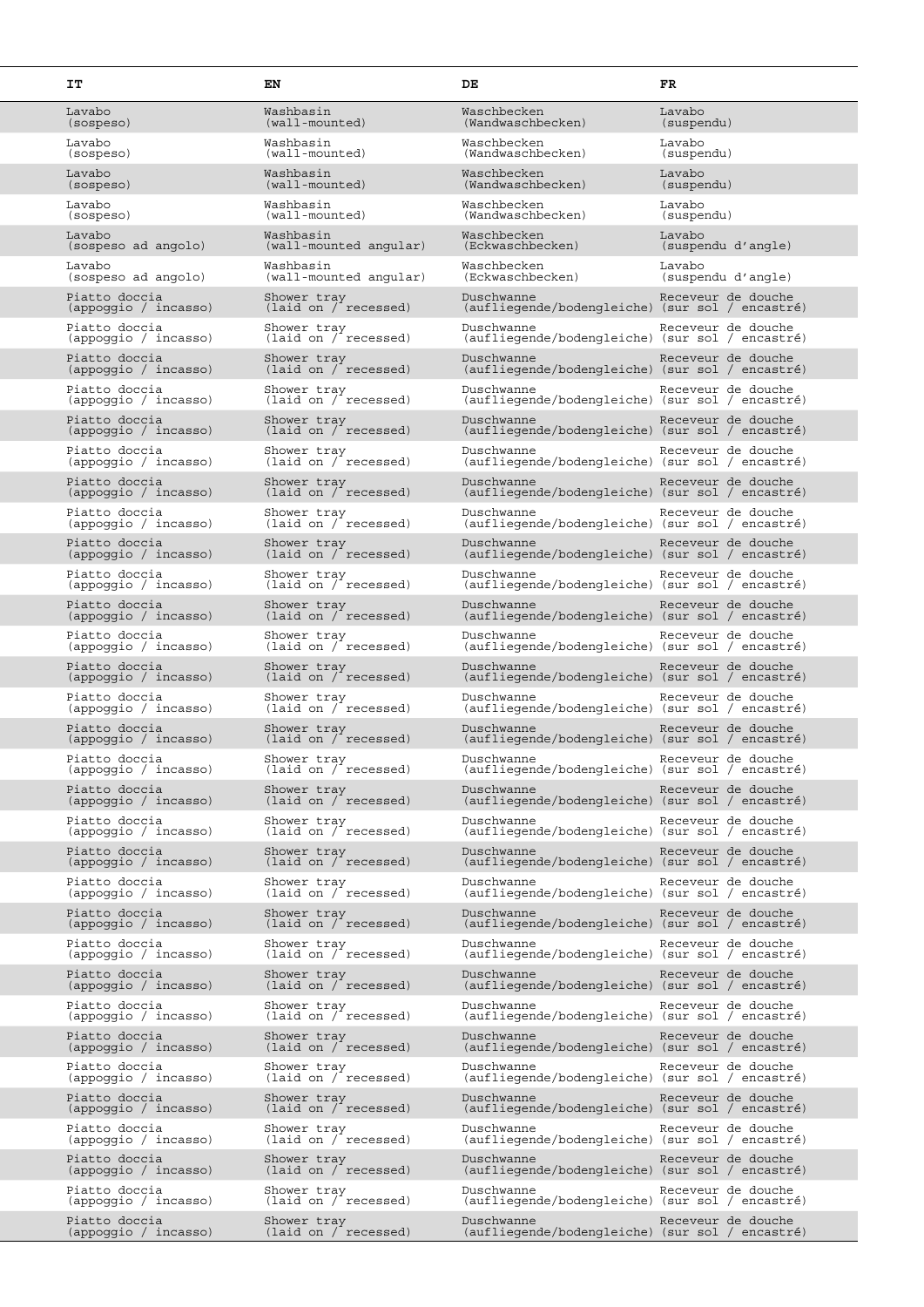| PAGE | SERIES            | CODE       | MEASURE (mm)                              | PRICE $(\epsilon)$ PRICE/cm |      |
|------|-------------------|------------|-------------------------------------------|-----------------------------|------|
|      |                   | PDT919.OBI | $900 \times 1900$ h. 25                   | 850,00                      |      |
|      |                   | PDT920.OBI | $900 \times 2000$ h. 25                   | 890,00                      |      |
|      |                   | PDT010.OBI | $1000 \times 1000$ h. 25                  | 570,00                      |      |
|      |                   | PDT011.OBI | $1000 \times 1100$ h. 25                  | 600,00                      |      |
|      |                   | PDT012.OBI | $1000 \times 1200$ h. 25                  | 640,00                      |      |
|      |                   | PDT013.OBI | $1000 \times 1300$ h. 25                  | 670,00                      |      |
|      |                   | PDT014.OBI | $1000 \times 1400$ h. 25                  | 710,00                      |      |
|      |                   | PDT015.OBI | $1000 \times 1500$ h. 25                  | 760,00                      |      |
|      |                   | PDT016.OBI | $1000 \times 1600$ h. 25                  | 810,00                      |      |
|      |                   | PDT017.OBI | $1000 \times 1700$ h. 25                  | 850,00                      |      |
|      |                   | PDT018.OBI | $1000 \times 1800$ h. 25                  | 900,00                      |      |
|      |                   | PDT019.OBI | $1000 \times 1900$ h. 25                  | 960,00                      |      |
|      |                   | PDT020.OBI | $1000 \times 2000$ h. 25                  | 1000,00                     |      |
| 144  | $\bullet$ ROCK    | PDTR1L.BIR | $700 \times 900$ h. 30                    | 310,00                      |      |
|      |                   | PDTR2L.BIR | 700 × 1000 h. 30                          | 330,00                      |      |
|      |                   | PDTR3L.BIR | $700 \times 1200$ h. 30                   | 370,00                      |      |
|      |                   | PDTR6L.BIR | $800 \times 1000$ h. 30                   | 360,00                      |      |
|      |                   | PDTR7L.BIR | $800 \times 1200$ h. 30                   | 430,00                      |      |
|      |                   | PDTR8L.BIR | $800 \times 1400$ h. 30                   | 490,00                      |      |
|      |                   | PDTR9L.BIR | $800 \times 1600$ h. 30                   | 550,00                      |      |
| 144  | $\bullet$ SLICE   | PDTS1L.BIR | 700 × 900 h. 30                           | 310,00                      |      |
|      |                   | PDTS2L.BIR | $700 \times 1000$ h. 30                   | 330,00                      |      |
|      |                   | PDTS3L.BIR | $700 \times 1200$ h. 30                   | 370,00                      |      |
|      |                   | PDTS6L.BIR | $800 \times 1000$ h. 30                   | 360,00                      |      |
|      |                   | PDTS7L.BIR | 800 x 1200 h. 30                          | 430,00                      |      |
|      |                   | PDTS8L.BIR | $800 \times 1400$ h. 30                   | 490,00                      |      |
|      |                   | PDTS9L.BIR | $800 \times 1600$ h. 30                   | 550,00                      |      |
| 150  | $\bullet$ COMFORT | PDTC0      | 800 × 1000 h.520                          | 880,00                      |      |
|      |                   | PDTC1      | 800 x 1500 h.520                          | 1190,00                     |      |
| 152  | • VASCA/DOCCIA    | VATVF      | 1700÷2000 × 750 h.500                     | 2810,00                     |      |
|      |                   | VATVI      | $1700 \div 2000 \times 750 h.400$         | 1620,00                     |      |
| 156  | • COMPLEMENTARY   | TOTT0      | $800 \div 2000 \times 460 \text{ h. } 60$ | 390,00                      | 6,00 |
|      |                   | TOTT2      | 800÷2500 $\times$ 550 h.100               | 450,00                      | 6,00 |
|      |                   | TOTT1      | $800 \div 2500 \times 650 h.120$          | 570,00                      | 6,00 |
|      |                   | MET21      | $1260 \times 300$ h. 20                   | 200,00                      |      |
|      |                   | MET22      | $2400 \times 400$ h. 20                   | 440,00                      |      |
|      |                   | META0      | 800 × 270 h.150                           | 220,00                      |      |
|      |                   |            |                                           |                             |      |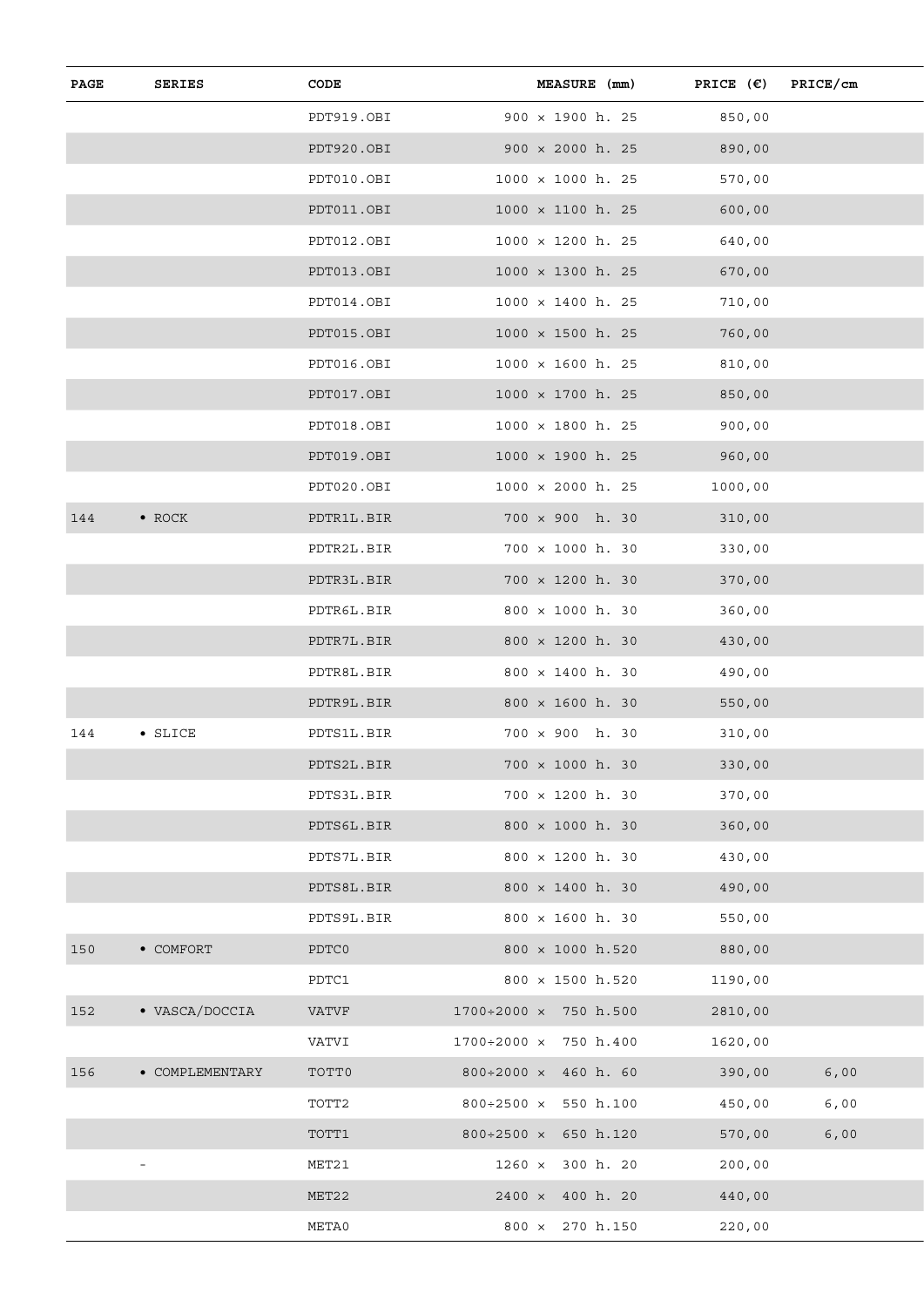| IT                                      | EN                                      | DE                                                            | FR                                                |
|-----------------------------------------|-----------------------------------------|---------------------------------------------------------------|---------------------------------------------------|
| Piatto doccia<br>(appoggio / incasso)   | Shower tray<br>(laid on / recessed)     | Duschwanne<br>(aufliegende/bodengleiche) (sur sol / encastré) | Receveur de douche                                |
| Piatto doccia<br>(appoggio / incasso)   | Shower tray<br>(laid on / recessed)     | Duschwanne<br>(aufliegende/bodengleiche) (sur sol / encastré) | Receveur de douche                                |
| Piatto doccia<br>(appoggio / incasso)   | Shower tray<br>(laid on / recessed)     | Duschwanne<br>(aufliegende/bodengleiche) (sur sol / encastré) | Receveur de douche                                |
| Piatto doccia<br>(appoggio / incasso)   | Shower tray<br>(laid on / recessed)     | Duschwanne<br>(aufliegende/bodengleiche) (sur sol / encastré) | Receveur de douche                                |
| Piatto doccia<br>(appoggio / incasso)   | Shower tray<br>(laid on / recessed)     | Duschwanne<br>(aufliegende/bodengleiche) (sur sol / encastré) | Receveur de douche                                |
| Piatto doccia<br>(appoggio / incasso)   | Shower tray<br>(laid on / recessed)     | Duschwanne<br>(aufliegende/bodengleiche) (sur sol / encastré) | Receveur de douche                                |
| Piatto doccia<br>(appoggio / incasso)   | Shower tray<br>(laid on / recessed)     | Duschwanne<br>(aufliegende/bodengleiche) (sur sol / encastré) | Receveur de douche                                |
| Piatto doccia<br>(appoggio / incasso)   | Shower tray<br>(laid on / recessed)     | Duschwanne<br>(aufliegende/bodengleiche) (sur sol / encastré) | Receveur de douche                                |
| Piatto doccia<br>(appoggio / incasso)   | Shower tray<br>(laid on / recessed)     | Duschwanne<br>(aufliegende/bodengleiche) (sur sol / encastré) | Receveur de douche                                |
| Piatto doccia<br>(appoggio / incasso)   | Shower tray<br>(laid on / recessed)     | Duschwanne<br>(aufliegende/bodengleiche) (sur sol / encastré) | Receveur de douche                                |
| Piatto doccia<br>(appoggio / incasso)   | Shower tray<br>(laid on / recessed)     | Duschwanne<br>(aufliegende/bodengleiche) (sur sol / encastré) | Receveur de douche                                |
| Piatto doccia<br>(appoggio / incasso)   | Shower tray<br>(laid on / recessed)     | Duschwanne<br>(aufliegende/bodengleiche) (sur sol / encastré) | Receveur de douche                                |
| Piatto doccia<br>(appoggio / incasso)   | Shower tray<br>(laid on / recessed)     | Duschwanne<br>(aufliegende/bodengleiche) (sur sol / encastré) | Receveur de douche                                |
| Piatto doccia<br>(appoggio / incasso)   | Shower tray<br>(laid on / recessed)     | Duschwanne<br>(aufliegende/bodengleiche) (sur sol / encastré) | Receveur de douche                                |
| Piatto doccia<br>(appoggio / incasso)   | Shower tray<br>(laid on / recessed)     | Duschwanne<br>(aufliegende/bodengleiche) (sur sol / encastré) | Receveur de douche                                |
| Piatto doccia<br>(appoggio / incasso)   | Shower tray<br>(laid on / recessed)     | Duschwanne<br>(aufliegende/bodengleiche) (sur sol / encastré) | Receveur de douche                                |
| Piatto doccia<br>(appoggio / incasso)   | Shower tray<br>(laid on / recessed)     | Duschwanne<br>(aufliegende/bodengleiche) (sur sol / encastré) | Receveur de douche                                |
| Piatto doccia<br>(appoggio / incasso)   | Shower tray<br>(laid on / recessed)     | Duschwanne<br>(aufliegende/bodengleiche) (sur sol / encastré) | Receveur de douche                                |
| Piatto doccia<br>(appoggio / incasso)   | Shower tray<br>(laid on / recessed)     | Duschwanne<br>(aufliegende/bodengleiche) (sur sol / encastré) | Receveur de douche                                |
| Piatto doccia<br>(appoggio / incasso)   | Shower tray<br>(laid on / recessed)     | Duschwanne<br>(aufliegende/bodengleiche) (sur sol / encastré) | Receveur de douche                                |
| Piatto doccia<br>(appoggio / incasso)   | Shower tray<br>(laid on / recessed)     | Duschwanne<br>(aufliegende/bodengleiche) (sur sol / encastré) | Receveur de douche                                |
| Piatto doccia<br>(appoggio / incasso)   | Shower tray<br>(laid on / recessed)     | Duschwanne<br>(aufliegende/bodengleiche) (sur sol / encastré) | Receveur de douche                                |
| Piatto doccia<br>(appoggio / incasso)   | Shower tray<br>(laid on / recessed)     | Duschwanne<br>(aufliegende/bodengleiche) (sur sol / encastré) | Receveur de douche                                |
| Piatto doccia<br>(appoggio / incasso)   | Shower tray<br>(laid on / recessed)     | Duschwanne<br>(aufliegende/bodengleiche) (sur sol / encastré) | Receveur de douche                                |
| Piatto doccia<br>(appoggio / incasso)   | Shower tray<br>(laid on / recessed)     | Duschwanne<br>(aufliegende/bodengleiche) (sur sol / encastré) | Receveur de douche                                |
| Piatto doccia<br>(appoggio / incasso)   | Shower tray<br>(laid on / recessed)     | Duschwanne<br>(aufliegende/bodengleiche) (sur sol / encastré) | Receveur de douche                                |
| Piatto doccia<br>(appoggio / incasso)   | Shower tray<br>(laid on / recessed)     | Duschwanne<br>(aufliegende/bodengleiche) (sur sol / encastré) | Receveur de douche                                |
| Piatto doccia<br>(appoggio)             | Shower tray<br>(laid on)                | Duschwanne<br>(aufliegende)                                   | Receveur de douche<br>(sur sol)                   |
| Piatto doccia<br>(appoggio)             | Shower tray<br>(laid on)                | Duschwanne<br>(aufliegende)                                   | Receveur de douche<br>(sur sol)                   |
| Vasca + piatto doccia<br>(freestanding) | Bathtub + shower tray<br>(freestanding) | Badewanne + Duschwanne<br>(Freistehende)                      | Baignoire + recev. douche<br>(autoportante)       |
| Vasca + piatto doccia<br>(da incasso)   | Bathtub + shower tray<br>$(built-in)$   | Badewanne + Duschwanne<br>(Einbaumodell)                      | Baignoire + recev. douche<br>(modèle encastrable) |
| Top per appoggio lavabi<br>spessore 60  | Top for on top basins<br>thickness 60   | Top für Aufsatzbecken<br>Dicke 60                             | Top pour lavabo à poser<br>épaisseur 60           |
| Top per appoggio lavabi<br>spessore 100 | Top for on top basins<br>thickness 100  | Top für Aufsatzbecken<br>Dicke 100                            | Top pour lavabo à poser<br>épaisseur 100          |
| Top per appoggio lavabi<br>spessore 120 | Top for on top basins<br>thickness 120  | Top für Aufsatzbecken<br>Dicke 120                            | Top pour lavabo à poser<br>épaisseur 120          |
| Mensola<br>spessore 20                  | Shelf<br>thickness 20                   | Regal<br>Dicke 20                                             | Étaqère<br>épaisseur 20                           |
| Mensola<br>spessore 20                  | Shelf<br>thickness 20                   | Regal<br>Dicke 20                                             | Étagère<br>épaisseur 20                           |
| Mensola<br>con alzata 150               | Shelf<br>upstanding 150                 | Regal<br>mit Aufkantung 150                                   | Étaqère<br>avec dosseret 150                      |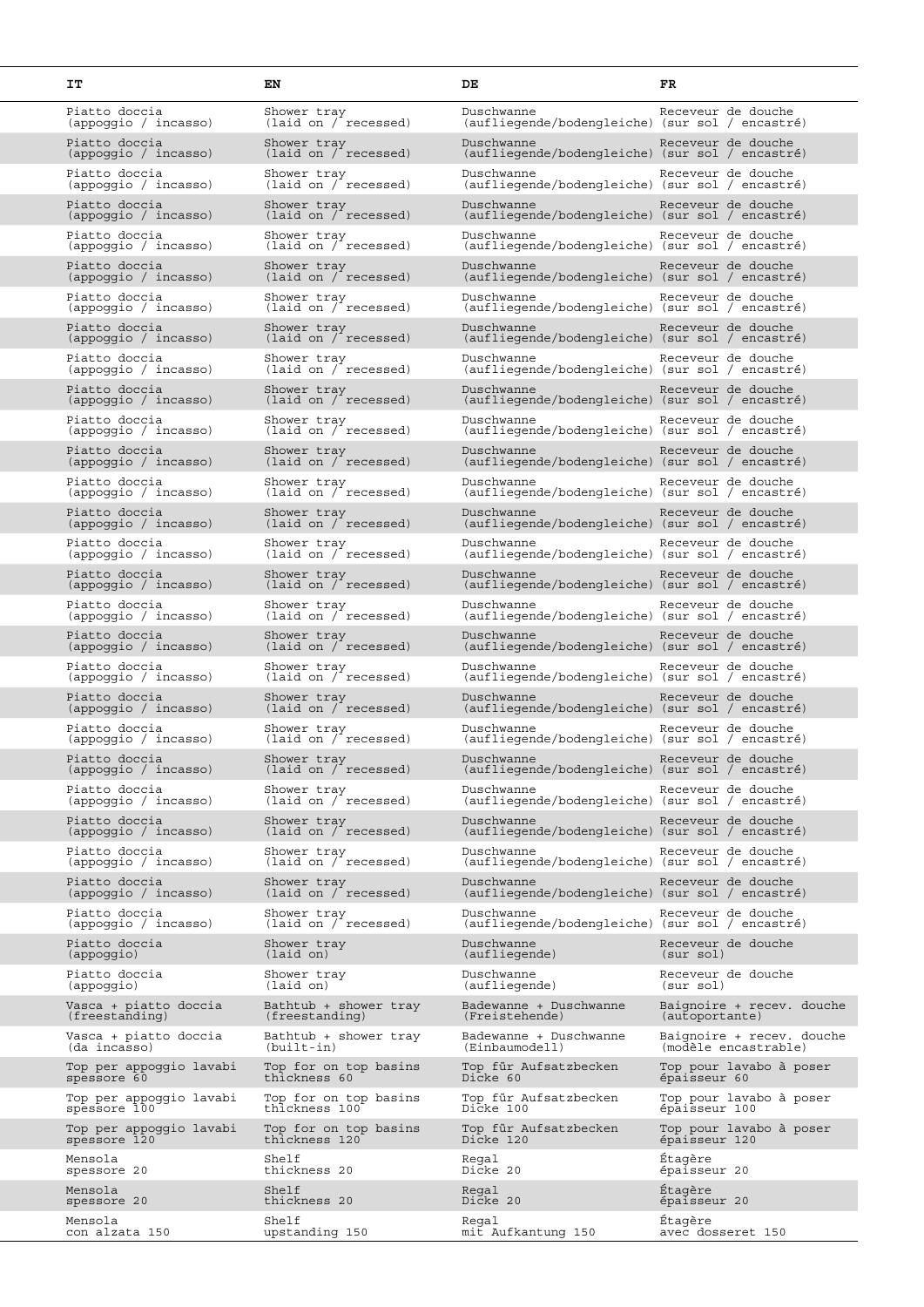| MET32<br>$2500 \times 110 h. 30$<br>280,00<br>-<br>METVD<br>$1600 \times 400 h.120$<br>640,00<br>METVS<br>$1600 \times 400 h.120$<br>640,00<br>METV4<br>$2500 \times 180$ h. 40<br>450,00<br>$\overline{\phantom{a}}$<br>METV6<br>$2000 \times 200$ h. 60<br>400,00<br>RIT18<br>$1200 \times 800$<br>220,00<br>$\overline{\phantom{a}}$<br>• ACCESSORIES<br>XFTS2<br>$250 \times 75 h.120$<br>40,00<br>XFTS3<br>$420 \times 75 h.120$<br>50,00<br>XFTS4<br>$460 \times 75 h.120$<br>50,00<br>XFTS5<br>$600 \times 100 h.100$<br>50,00<br>XAKHT<br>70,00<br>$\overline{\phantom{a}}$<br>XAKHQ<br>80,00<br>XASDT<br>80,00<br>$\overline{\phantom{a}}$<br>XASDQ<br>90,00<br>L. 650<br>XAPT1<br>110,00<br>$\equiv$ |
|----------------------------------------------------------------------------------------------------------------------------------------------------------------------------------------------------------------------------------------------------------------------------------------------------------------------------------------------------------------------------------------------------------------------------------------------------------------------------------------------------------------------------------------------------------------------------------------------------------------------------------------------------------------------------------------------------------------|
| 158                                                                                                                                                                                                                                                                                                                                                                                                                                                                                                                                                                                                                                                                                                            |
|                                                                                                                                                                                                                                                                                                                                                                                                                                                                                                                                                                                                                                                                                                                |
|                                                                                                                                                                                                                                                                                                                                                                                                                                                                                                                                                                                                                                                                                                                |
|                                                                                                                                                                                                                                                                                                                                                                                                                                                                                                                                                                                                                                                                                                                |
|                                                                                                                                                                                                                                                                                                                                                                                                                                                                                                                                                                                                                                                                                                                |
|                                                                                                                                                                                                                                                                                                                                                                                                                                                                                                                                                                                                                                                                                                                |
|                                                                                                                                                                                                                                                                                                                                                                                                                                                                                                                                                                                                                                                                                                                |
|                                                                                                                                                                                                                                                                                                                                                                                                                                                                                                                                                                                                                                                                                                                |
|                                                                                                                                                                                                                                                                                                                                                                                                                                                                                                                                                                                                                                                                                                                |
|                                                                                                                                                                                                                                                                                                                                                                                                                                                                                                                                                                                                                                                                                                                |
|                                                                                                                                                                                                                                                                                                                                                                                                                                                                                                                                                                                                                                                                                                                |
|                                                                                                                                                                                                                                                                                                                                                                                                                                                                                                                                                                                                                                                                                                                |
|                                                                                                                                                                                                                                                                                                                                                                                                                                                                                                                                                                                                                                                                                                                |
|                                                                                                                                                                                                                                                                                                                                                                                                                                                                                                                                                                                                                                                                                                                |
|                                                                                                                                                                                                                                                                                                                                                                                                                                                                                                                                                                                                                                                                                                                |
| XAPT2<br>L. 400<br>150,00                                                                                                                                                                                                                                                                                                                                                                                                                                                                                                                                                                                                                                                                                      |
| XAPT3<br>L. 250<br>90,00                                                                                                                                                                                                                                                                                                                                                                                                                                                                                                                                                                                                                                                                                       |
| XAPT4<br>L. 350<br>130,00                                                                                                                                                                                                                                                                                                                                                                                                                                                                                                                                                                                                                                                                                      |
| XAPT5<br>L. 550<br>130,00                                                                                                                                                                                                                                                                                                                                                                                                                                                                                                                                                                                                                                                                                      |
| XAPT6<br>L. 350<br>110,00                                                                                                                                                                                                                                                                                                                                                                                                                                                                                                                                                                                                                                                                                      |
| XAPT7<br>$L.$ 550<br>120,00                                                                                                                                                                                                                                                                                                                                                                                                                                                                                                                                                                                                                                                                                    |
| XAPQ1<br>$L. 400$<br>100,00                                                                                                                                                                                                                                                                                                                                                                                                                                                                                                                                                                                                                                                                                    |
| XAPQ2<br>L. 600<br>110,00                                                                                                                                                                                                                                                                                                                                                                                                                                                                                                                                                                                                                                                                                      |
| L. 475<br>XAPQ3<br>80,00                                                                                                                                                                                                                                                                                                                                                                                                                                                                                                                                                                                                                                                                                       |
| XAPQ4<br>L. 450<br>90,00                                                                                                                                                                                                                                                                                                                                                                                                                                                                                                                                                                                                                                                                                       |
| XAPG1<br>L. 720<br>250,00<br>$\sim$                                                                                                                                                                                                                                                                                                                                                                                                                                                                                                                                                                                                                                                                            |
| XAPG2<br>L. 800<br>270,00                                                                                                                                                                                                                                                                                                                                                                                                                                                                                                                                                                                                                                                                                      |
| XAPG3<br>L. 1100<br>380,00                                                                                                                                                                                                                                                                                                                                                                                                                                                                                                                                                                                                                                                                                     |
| $800 \div 2500 \times 700$<br>$6,00$<br>XAMI1<br>550,00<br>$ \,$                                                                                                                                                                                                                                                                                                                                                                                                                                                                                                                                                                                                                                               |
| XAMI3<br>800÷2500 × 700<br>630,00<br>6,00                                                                                                                                                                                                                                                                                                                                                                                                                                                                                                                                                                                                                                                                      |
| XARK1<br>40,00<br>$\sim$                                                                                                                                                                                                                                                                                                                                                                                                                                                                                                                                                                                                                                                                                       |
| $\bullet$ SIET<br>ODTS1<br>$400 \times 300 h.430$<br>160<br>370,00                                                                                                                                                                                                                                                                                                                                                                                                                                                                                                                                                                                                                                             |
| $\sqrt{2}$<br>· Bathtub drain.kit<br>XKVATD1<br>130,00                                                                                                                                                                                                                                                                                                                                                                                                                                                                                                                                                                                                                                                         |
| 170,00<br>XKVATDELBI                                                                                                                                                                                                                                                                                                                                                                                                                                                                                                                                                                                                                                                                                           |
| XKVAOVC<br>130,00<br>$\overline{\phantom{a}}$                                                                                                                                                                                                                                                                                                                                                                                                                                                                                                                                                                                                                                                                  |
| XKVAOLBI<br>170,00                                                                                                                                                                                                                                                                                                                                                                                                                                                                                                                                                                                                                                                                                             |
| 170,00<br>XKVAOOBI                                                                                                                                                                                                                                                                                                                                                                                                                                                                                                                                                                                                                                                                                             |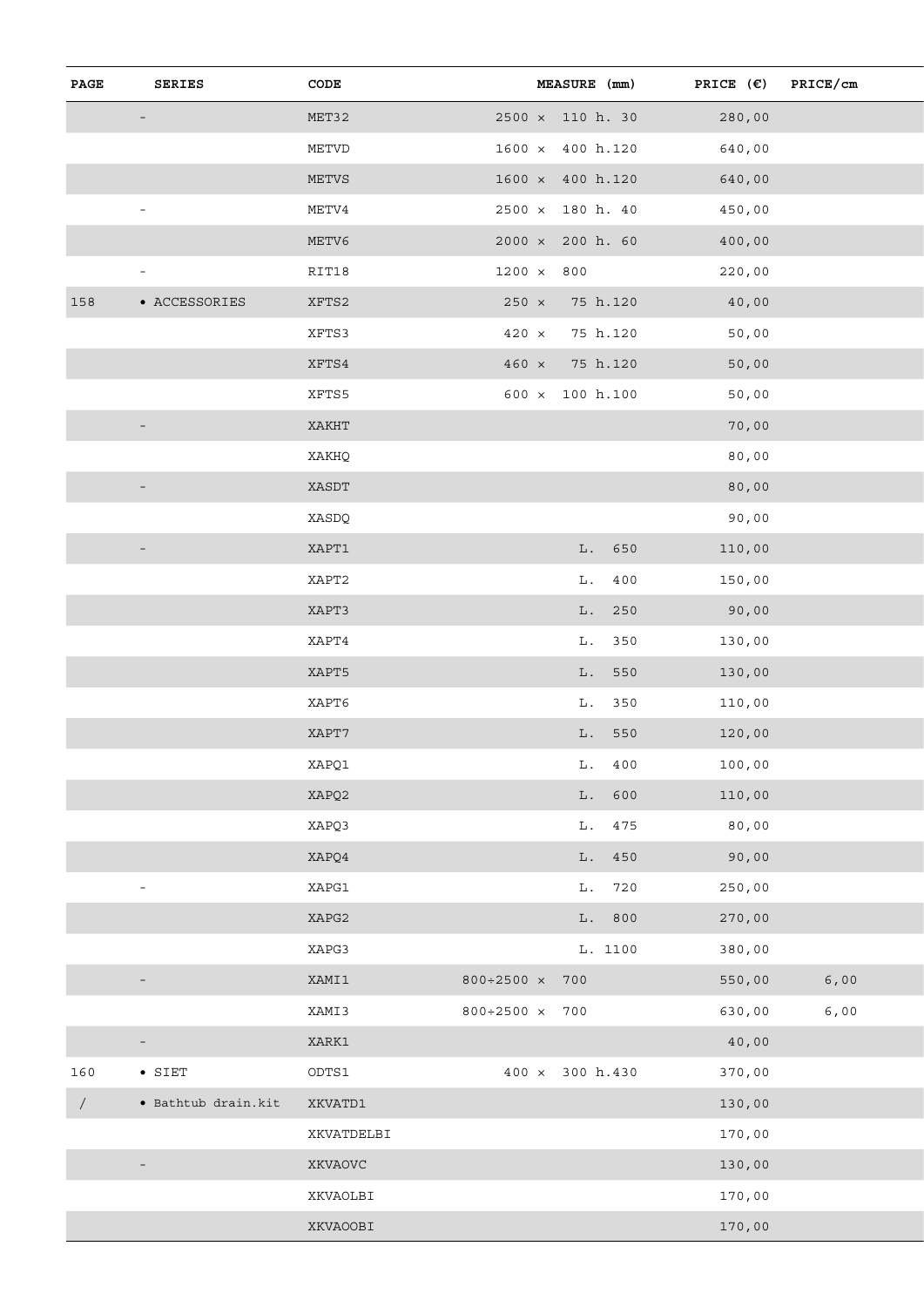| IT                                       | EN                                 | DE                                                               | FR                                  |
|------------------------------------------|------------------------------------|------------------------------------------------------------------|-------------------------------------|
| Mensola                                  | Shelf                              | Regal                                                            | Étaqère                             |
| spessore 30                              | thickness 30                       | Dicke 30                                                         | épaisseur 30                        |
| Mensola con veletta 120                  | Shelf with front 120               | Regal mit 120 Schürze                                            | Étagère avec bord 120               |
| lato destro chiuso                       | right side closed                  | rechte Seite geschlossen                                         | côté droit fermé                    |
| Mensola con veletta 120                  | Shelf with front 120               | Regal mit 120 Schürze                                            | Étagère avec bord 120               |
| lato sinistro chiuso                     | left side closed                   | linke Seite geschlossen                                          | côté gauche fermé                   |
| Cornice per luce diffusa                 | Moulding for lighting              | Regal für Beleuchtung                                            | Étaqère d'éclairaqe                 |
| h.40                                     | h.40                               | h.40                                                             | h.40                                |
| Cornice per luce diffusa                 | Moulding for lighting              | Regal für Beleuchtung                                            | Étagère d'éclairage                 |
| h.60                                     | h.60                               | h.60                                                             | h.60                                |
| Lastre di rivestimento                   | Wall-covering slab                 | Platten                                                          | Plaques                             |
| spessore 10                              | thickness 10                       | Dicke 10 mm                                                      | épaísseur 10                        |
| Staffa di sostegno<br>L.250              | Support bracket<br>L.250           | Konsole<br>L.250                                                 | Console de support<br>L.250         |
| Staffa di sostegno<br>L.420              | Support bracket<br>L.420           | Konsole<br>L.420                                                 | Console de support<br>L.420         |
| Staffa di sostegno<br>L.460              | Support bracket<br>L.460           | Konsole<br>L.460                                                 | Console de support<br>L.460         |
| Staffa di sostegno<br>L.600              | Support bracket<br>L.600           | Konsole<br>L.600                                                 | Console de support<br>L.600         |
| Porta Kleenex                            | Kleenex Holder                     | Kleenex Halter                                                   | Porter Kleenex                      |
| tondo                                    | round shaped                       | runder                                                           | rond                                |
| Porta Kleenex                            | Kleenex Holder                     | Kleenex Halter                                                   | Porter Kleenex                      |
| quadrato                                 | square shaped                      | quadratischer                                                    | carré                               |
| Distributore sapone                      | Liquid-soap dispenser              | Seifenspender                                                    | Distributeur savon                  |
| tondo                                    | round shaped                       | runder                                                           | rond                                |
| Distributore sapone                      | Liquid-soap dispenser              | Seifenspender                                                    | Distributeur savon                  |
| quadrato                                 | square shaped                      | quadratischer                                                    | carré                               |
| Portasalviette                           | Towel-rack                         | Handtuchhalter                                                   | Porte-serviette                     |
| ad arco L.650                            | arc shaped L.650                   | gebogener L.650                                                  | à arc L.650                         |
| Portasalviette                           | Towel-rack                         | Handtuchhalter                                                   | Porte-serviette                     |
| a semi-arco L.400                        | semi-arc shaped L.400              | halbgebogener L.400                                              | à semi-arc L.400                    |
| Portasalviette                           | Towel-rack                         | Handtuchhalter                                                   | Porte-serviette                     |
| lineare tondo L.250                      | linear rond L.250                  | runder lineare L.250                                             | linéaire ronde L.250                |
| Portasalviette                           | Towel-rack                         | Handtuchhalter                                                   | Porte-serviette                     |
| lineare tondo L.350                      | linear rond L.350                  | runder lineare L.350                                             | linéaire ronde L.350                |
| Portasalviette                           | Towel-rack                         | Handtuchhalter                                                   | Porte-serviette                     |
| lineare tondo L.550                      | linear rond L.550                  | runder lineare L.550                                             | linéaire ronde L.550                |
| Portasalviette                           | Towel-rack                         | Handtuchhalter                                                   | Porte-serviette                     |
| lineare "lux" L.350                      | linear "lux" L.350                 | "lux" lineare L.350                                              | linéaire «lux» L.350                |
| Portasalviette                           | Towel-rack                         | Handtuchhalter                                                   | Porte-serviette                     |
| lineare "lux" L.550                      | linear "lux" L.550                 | "lux" lineare L.550                                              | linéaire «lux» L.550                |
| Portasalviette<br>lineare quadrato L.400 | Towel-rack<br>linear square L.400  | Handtuchhalter<br>quadratischer lin. L.400 linéaire carrée L.400 | Porte-serviette                     |
| Portasalviette<br>lineare quadrato L.600 | Towel-rack<br>linear square L.600  | Handtuchhalter<br>quadratischer lin. L.600 linéaire carrée L.600 | Porte-serviette                     |
| Portasalviette                           | Towel-rack                         | Handtuchhalter                                                   | Porte-serviette                     |
| specifico Square Eco                     | specific for Square Eco            | speziell für Square Eco                                          | spécifique Square Eco               |
| Portasalviette                           | Towel-rack                         | Handtuchhalter                                                   | Porte-serviette                     |
| specifico Line                           | specific for Line                  | speziell für Line                                                | spécifique Line                     |
| Grata porta-salviette                    | Towel-rack shelf                   | Drahtgestell                                                     | Grille porte-serviettes             |
| L.720                                    | L.720                              | L.720                                                            | L.720                               |
| Grata porta-salviette                    | Towel-rack shelf                   | Drahtgestell                                                     | Grille porte-serviettes             |
| L.800                                    | L.800                              | L.800                                                            | L.800                               |
| Grata porta-salviette                    | Towel-rack shelf                   | Drahtgestell                                                     | Grille porte-serviettes             |
| L.1100                                   | L.1100                             | L.1100                                                           | L.1100                              |
| Specchio su misura                       | On measure mirror                  | Spiegel nach Maß                                                 | Miroir sur mesure                   |
| senza lampada led                        | without led lamp                   | ohne Licht led                                                   | sans lampe led                      |
| Specchio su misura<br>con lampada led    | On measure mirror<br>with led lamp | Spiegel nach Maß<br>mit Licht led                                | Miroir sur mesure<br>avec lampe led |
| Kit di riparazione                       | Repair Kit                         | Instandhaltungskit                                               | Kit de réparation                   |
| Pietraluce tinta unita                   | Pietraluce solid colour            | Pietraluce einfarbig                                             | Pietraluce teinte unie              |
| Sgabello                                 | Stool                              | Hocker                                                           | Tabouret                            |
| in Pietraluce                            | in Pietraluce                      | aus Pietraluce                                                   | en Pietraluce                       |
| Kit scarico top cromo per                | Chrome drainage kit for            | Verchromt Abflußset für                                          | Kit dégorgem. chromé pour           |
| Bluma, Wal, Déco, Wand                   | Bluma, Wal, Déco, Wand             | Bluma, Wal, Déco, Wand                                           | Bluma, Wal, Déco, Wand              |
| con top bianco lucido                    | with gloss white top               | mit glänzend Weiß top                                            | avec top blanc brillant             |
| Kit scarico top cromo                    | Chrome drainage kit                | Verchromt Abflußset                                              | Kit dégorgement chromé              |
| per Ov, Arbot                            | for Ov, Arbot                      | für Ov, Arbot                                                    | pour Ov, Arbot                      |
| con top bianco lucido                    | with gloss white top               | mit glänzend Weiß top                                            | avec top blanc brillant             |
| con top bianco opaco                     | with mat white top                 | mit matt Weiß top                                                |                                     |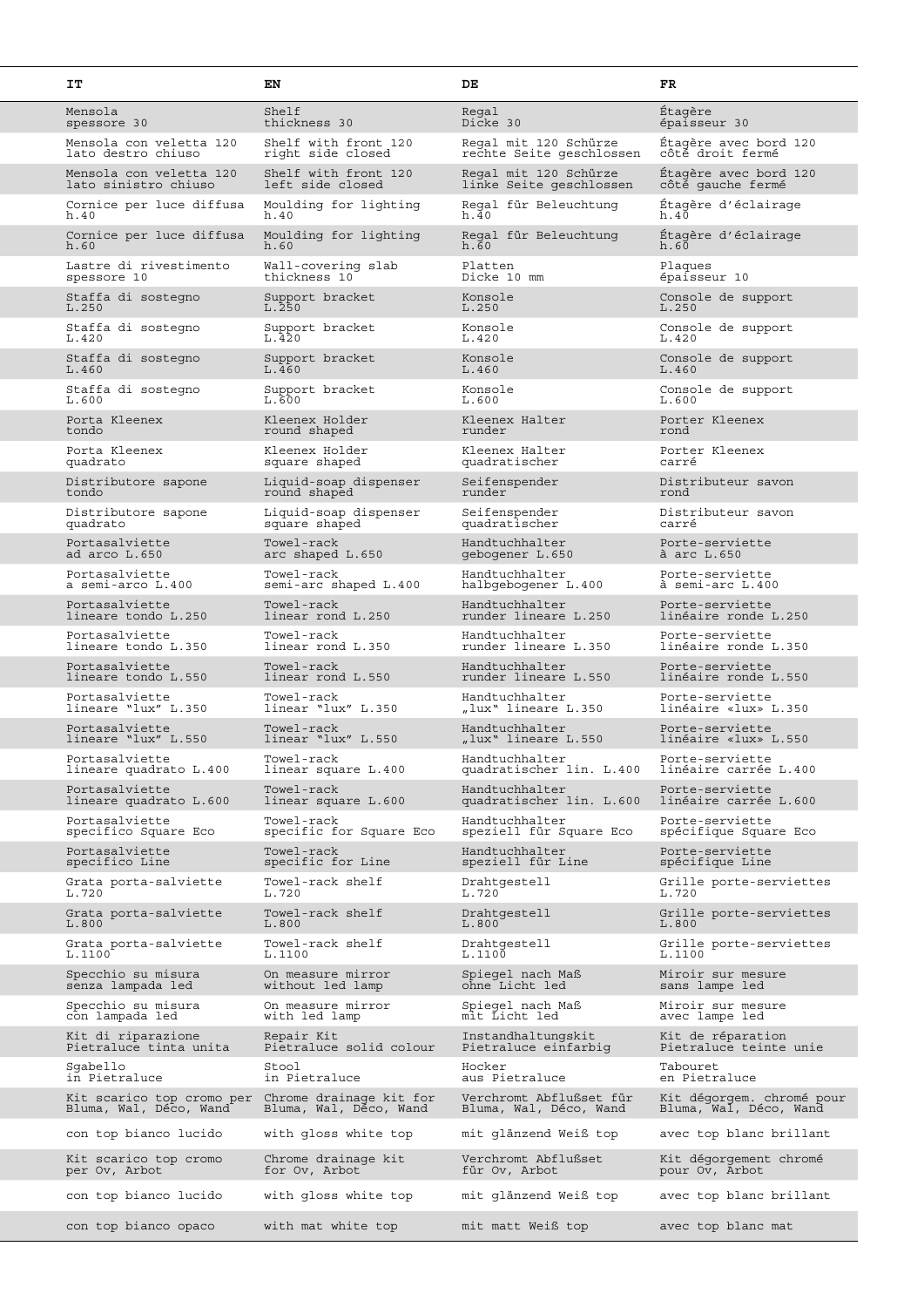# Avvertenza

Le misure riportate nel catalogo possono essere soggette ad una tolleranza di ±1% Technova si riserva il diritto in qualsiasi momento e senza alcun preavviso di effettuare le modifiche che riterrà più opportune sui prodotti e relative caratteristiche.

### Colori

Lista maggiorazione prezzi di listino per gamma colore

| lucido | opaco                 |
|--------|-----------------------|
|        | nessuna maggiorazione |
| $+15%$ | $+20%$                |
| $+20%$ | $+25%$                |
| $+25%$ |                       |
|        | $+25%$                |
| $+30%$ | $+30%$                |
|        |                       |

# Condizioni generali di vendita

### 1) ORDINI

Gli ordini diverranno definitivi solo se da noi accettati e confermati. Il Cliente deve renderci entro 5 giorni dalla data della nostra Conferma d'Ordine una copia della stessa firmata per accettazione. La mancata restituzione della Conferma d'Ordine da parte del Cliente potrebbe far sospendere la consegna, oppure, a nostra discrezione, far considerare la stessa ugualmente accettata dal Cliente.

### 2) CONSEGNE

I termini di consegna si intendono approssimativi. Eventuali ritardi di consegna, quale che ne sia la causa, non potranno dar luogo ad annullamento dell'ordine se non supereranno i 15 giorni lavorativi. Qualora, per causa di forza maggiore, fossimo obbligati ad annullare o a sospendere l'ordine, o se questo fosse annullato per comprovati cambiamenti nella situazione del Cliente, saremo tenuti alla sola restituzione delle somme eventualmente anticipate senza alcun risarcimento danni.

#### 3) SPEDIZIONI

Salvo che sia diversamente pattuito, la merce si intende resa franco nostra fabbrica. Le merci viaggiano a rischio e pericolo dell'ordinante con espresso esonero di nostre responsabilità sia per ritardi nelle consegne che per avarie. Spetta al Cliente muovere contestazioni al vettore all'atto della consegna per ammanchi e/o rotture. La consegna si intende effettuata nel momento in cui la merce lascia la nostra fabbrica. Eventuali ritardi nella consegna della merce non giustificano ritardi nei pagamenti. Su espressa richiesta del Cliente, possiamo anche occuparci del trasporto. In tal caso la merce sarà consegnata a destino con un addebito in fattura della seguente maggiorazione:

- 5% sul valore della merce per consegne in Lombardia, Veneto, Friuli, Trentino, Emilia Romagna, Piemonte, Valle d'Aosta;
- 6% sul valore della merce per consegne in Toscana, Liguria, Umbria, Marche, Lazio;
- 6,5% sul valore della merce per consegne in Abruzzo, Campania, Molise, Puglia;
- 7% sul valore della merce per consegne in Basilicata, Calabria;
- 10% sul valore della merce per consegne in Sicilia, Sardegna.

#### 4) IMBALLO

Pianilavabo, top e lavabi vengono imballati in scatole di cartone ondulato. I manufatti di lunghezza superiore a 170 cm vengono imballati in scatole di cartone ondulato a tre onde con testate in legno. Le vasche da bagno sono imballate in scatole di cartone ondulato a tre onde su pallet in legno trattato ISPM15. Tutti i manufatti sono protetti all'interno con una pellicola trasparente e con elementi in poliuretano espanso. Il costo dell'imballo viene addebitato in fattura per un importo pari al 2% del valore della merce. Imballi speciali realizzati su istruzioni del Cliente sono addebitati al costo.

#### 5) PREZZI

I prezzi sono quelli indicati nella Conferma d'Ordine e sono impegnativi, salvo variazioni nel regime doganale o fiscale. Ritardi di consegna imputabili al Cliente potranno dar luogo ad aggiornamento dei prezzi. I prezzi non sono comprensivi di IVA.

### 6) GARANZIE

Nel caso in cui le merci vendute presentassero difetti di produzione, avremo solo l'obbligo di fornire gratuitamente la merce in sostituzione. Resta escluso qualunque altro diritto anche per risarcimento danni. Per eventuali difetti o anomalie riscontrate successivamente e non conseguenti al cattivo uso da parte del Cliente, avremo il solo obbligo di provvedere alla riparazione o, a nostra scelta, alla sostituzione nel più breve tempo possibile. Nessun altro tipo di risarcimento ci potrà essere chiesto sia per danni diretti o indiretti che dovessero derivare dalla avvenuta posa in opera del materiale difettoso. Per il riconoscimento del difetto, la merce dovrà esserci resa, previa nostra autorizzazione, presso la nostra fabbrica in Viale Europa, 13 – 25036 Palazzolo sull'Oglio (BS).

#### 7) PAGAMENTI

Le Fatture sono pagabili presso la nostra sede sociale. Per ritardato pagamento sarà dovuto l'interesse al tasso bancario corrente maggiorato come da D.L.231/2002. Per le Fatture espresse in valuta diversa dall'Euro, qualora il ritardo nel pagamento provochi una differenza a nostro danno dovuta al variato rapporto di cambio, questa differenza verrà addebitata al Cliente moroso. Eventuali ritardi nei pagamenti ci autorizzano a sospendere gli eventuali ordini in corso.

### 8) VENDITA CON RISERVA DI PROPRIETÀ

Resta inteso e accettato dal Cliente che le merci da noi consegnate, giacenti presso il Suo domicilio o in altro luogo, anche se installate, rimangono di nostra proprietà fino al completo pagamento di tutte le nostre Fatture.

### 9) FORO COMPETENTE

Legge applicabile, Legge Italiana, foro competente, Brescia.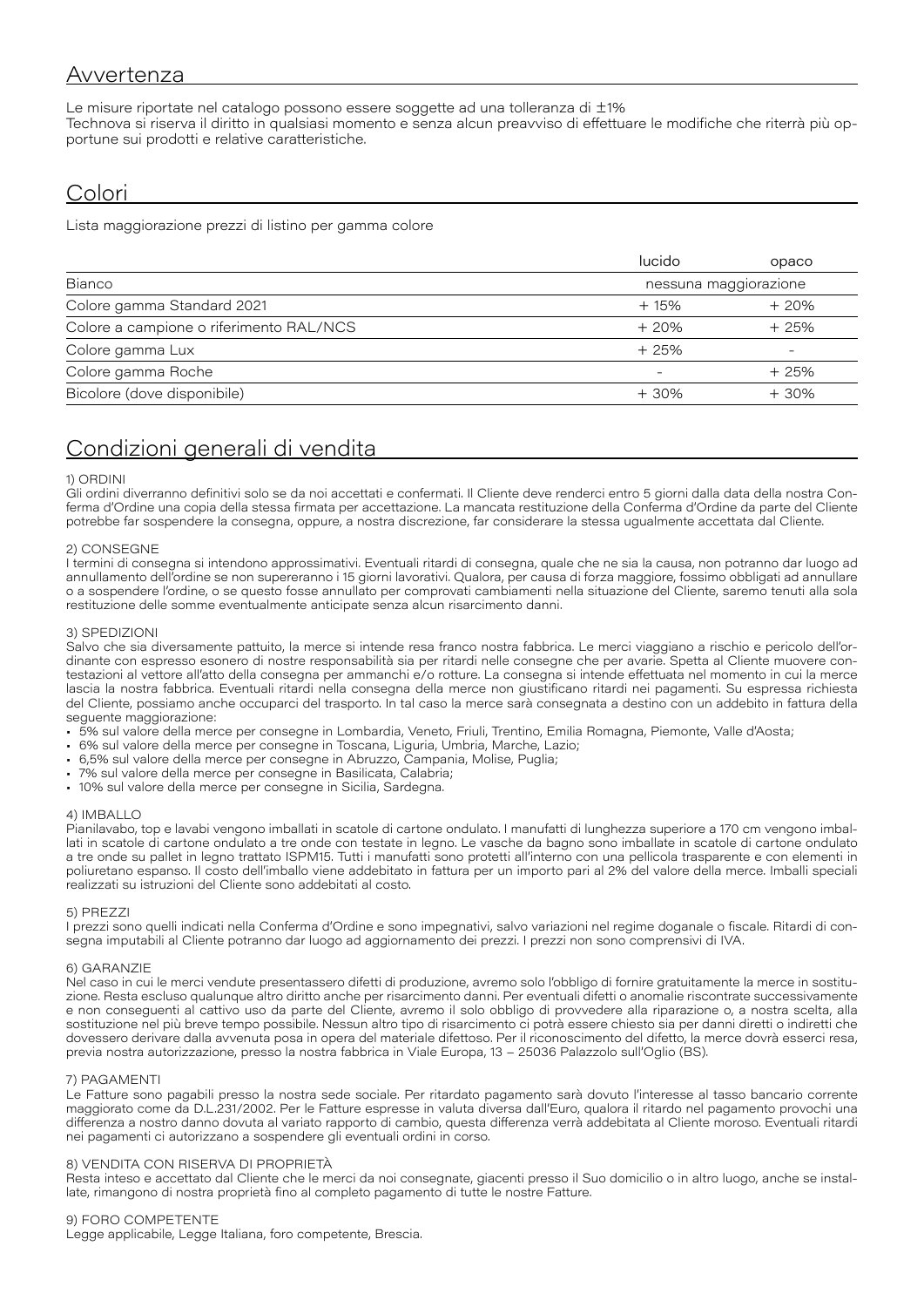# Warning

The measures reported in the catalogue may be subject to a tolerance of  $\pm$  1% Technova reserves the right to make changes at the products and relative characteristics at any time and without notice.

# **Colours**

List of price increase by colour range

| gloss       | mat                          |  |  |  |
|-------------|------------------------------|--|--|--|
| no increase |                              |  |  |  |
| $+15%$      | $+20%$                       |  |  |  |
| $+20%$      | $+25%$                       |  |  |  |
| $+25%$      | $\qquad \qquad \blacksquare$ |  |  |  |
|             | $+25%$                       |  |  |  |
| $+30%$      | $+30%$                       |  |  |  |
|             |                              |  |  |  |

# General sales conditions

### 1) ORDERS

The orders are considered definitive only if they have been accepted and confirmed by us. The Customer must send us back, within 5 days from the date of the Confirmation of order, a copy of the same duly signed for acceptance. Should the Customer not return the Confirmation of order, the delivery might be suspended or, at our discretion, we might consider it definitively accepted by the Customer.

### 2) DELIVERY OF GOODS

The delivery dates are to be considered approximate. Possible delays in delivery, for any reason, cannot bring to a cancellation of the order if they don't exceed 15 working days. If, for force majeure, we were forced to cancel or suspend an order, or if the order was cancelled because of proven changes in the Customer's situation, we will be obliged to return only the amounts paid in advance, without any compensation for damages.

### 3) FORWARDING OF THE GOODS

Unless otherwise stated, the goods are delivered free our factory. The goods are carried at the Customer's risk and we are expressly not responsible for delays in delivery or for damages to the goods. It is up to the Customer to raise objections to the carrier upon delivery of the goods, in case they have been missed and/or broken. Delivery is understood to have been effected at the moment when the goods have left our factory. Possible delays in delivery do not justify delays in payments.

### 4) PACKING

Washbasins, tops and basins are normally packed in corrugated cardboard boxes. Items with a length exceeding 170 cm are packed in three-waves corrugated cardboard boxes with wooden headboards. Bathtubs are packed in three-waves corrugated cardboard boxes on ISPM15-treated wood pallets.

All our products are internally protected with a transparent film and with polyurethane foam elements.

The cost of the packing is charged in the Invoice for an amount equal to 2% of the value of the goods. Special packaging made on Customer's instructions is charged at the cost price.

### 5) PRICES

The prices are those indicated in the Confirmation of order and they are binding, unless changes in customs or fiscal laws. Delays in delivery imputable to the Customer may give rise to price updating.

### 6) GUARANTEES

if the sold goods would show manufacturing defects, we are obliged only to replace the goods free of charge. Any other right, even for claims for damages, is excluded. For possible defects or anomalies found afterwards and not due to the bad usage made by the Customer, we will have the only duty to repair the defect or, at our choice, to substitute the defective goods as soon as possible. No other kind of compensation can be asked to us for direct or indirect damages resulting from the effected installation of the defective material. For the acknowledgement of the defect, the goods have to be returned to us, subject to our prior authorization, at our factory in Viale Europa,13 – 25036 Palazzolo sull'Oglio (BS) Italia.

### 7) PAYMENTS

the Invoices are to be paid at the Company's head office. For delayed payments, the current bank rate interest will be due to us. In case of Invoices stated in currencies different from Euro, if the delay in payment causes to us a loss due to variations in the exchange rate, the difference will be debited to the defaulting Customer. Possible delays in payment entitle us to suspend the current orders.

### 8) CONDITIONAL SALE

It's understood and accepted by the Customer that the goods delivered by us, stocked in his factory or in other places, even if installed, remain of our property until the complete payment of all our Invoices.

9) COMPETENT LAW COURT Brescia.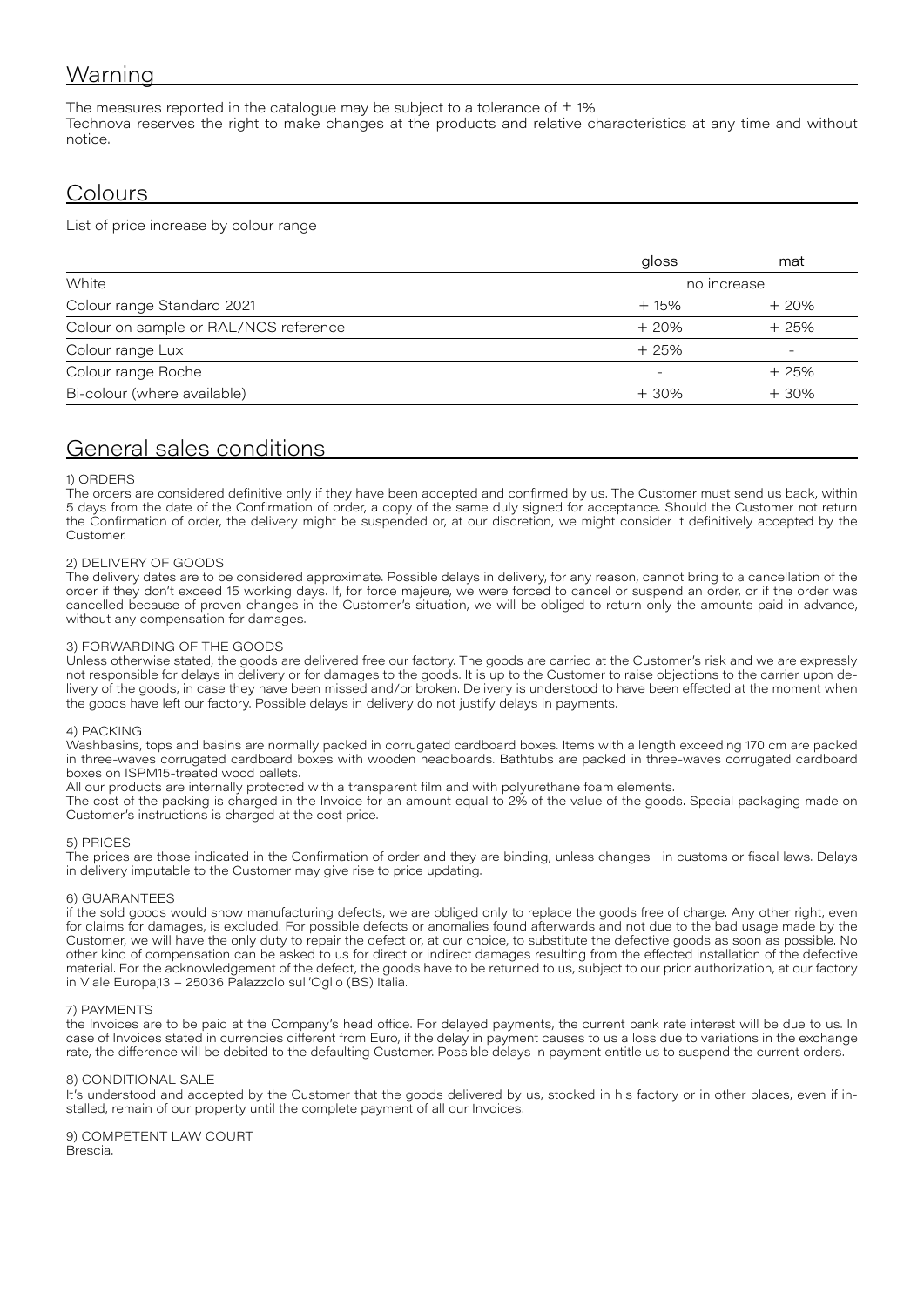# Warnung

Die in diesem Katalog angegebenen Maße können einer Toleranz von ± 1% unterliegen. Technova behält sich das Recht vor, in jedem Moment und ohne Voranmeldung, Änderungen an ihren Produkten und deren Eigenschaften vorzunehmen, die sie als zweckmäßig hält.

### Farben

Liste der Preiserhöhungen nach Farbbereich

|                                         | glänzend       | matt                         |
|-----------------------------------------|----------------|------------------------------|
| Weiß                                    | keine Erhöhung |                              |
| Standard Farbpalette 2021               | $+15%$         | $+20%$                       |
| Farbe nach Muster oder RAL/NCS Referenz | $+20%$         | $+25%$                       |
| Lux Farbpalette                         | $+25%$         | $\qquad \qquad \blacksquare$ |
| Roche Farbpalette                       |                | $+25%$                       |
| Zweifarbig (falls verfügbar)            | $+30%$         | $+30%$                       |
|                                         |                |                              |

# Verkaufsbedingungen

### 1) AUFTRÄGE

Die Aufträge werden nur gültig, wenn sie von Technova akzeptiert und bestätigt werden. Der Käufer muss, innerhalb von 15 Tagen nach dem Datum der Auftragsbestätigung deren Kopie zum Zeichen des Einverständnisses unterzeichnet zurücksenden. Bei Nichtrücksendung kann Technova nach eigenem Ermessen die Lieferung verweigern oder die Auftragsbestätigung als vom Kunden akzeptiert ansehen.

### 2) LIEFERTERMIN

Die angegebenen Liefertermine verstehen sich als annähernd. Eventuelle Lieferzeitüberschreitungen, aus jeglichem Grund, berechtigen nicht zur Annullierung des Auftrages oder Entschädigung, falls 15 Arbeitstage nicht überschritten werden. Falls Technova auf Grund höherer Gewalt oder auf Grund von bewiesenen Änderungen der Situation des Kunden, gezwungen sein sollte, Aufträge zu annullieren, werden nur eventuelle Vorauszahlungen erstattet, ohne Anerkennung jeglichen Schadenersatzes.

### 3) VERSAND

Außer von abweichend getroffenen Vereinbarungen, versteht sich die Übergabe der Ware ab Fabrik Technova. Die Ware reist auf Risiko und Gefahr des Käufers ohne Verantwortung von Technova sowohl für Verspätungen bei der Auslieferung als auch für Schaden. Der Liefertermin gilt als ausgeführt, wenn die Ware Technova verlässt. Eventuelle Überschreitungen des Liefertermins sind kein Anlass für Zahlungsverzögerungen.

### 4) VERPACKUNG

Waschtische, Top und Becken werden in Wellkartonschachteln verpackt. Die Produkte mit einer Länge höher als 170 cm werden in drei-Wellkartonschachteln mit Holzkopfenden verpackt. Die Badewannen werden in drei-Wellkartonschachteln mit Holzkopfenden verpackt und auf ISPM15 Holzpalette geladen. Alle Produkte sind mit einer transparenten Schicht und mit verschäumtem Polyurethan geschützt. Die Kosten der Verpackung werden mit einer 2% Warenwert in der Rechnung belastet. Besondere Verpackungen, die nach den Kundenanweisungen gemacht werden, sind zum Kostenpreis belastet.

### 5) PREISE

Die in der Auftragsbestätigung aufgeführten Preise sind gültig, Veränderungen in den Zoll oder Steuergesetzen ausgenommen. Lieferverspätungen, die der Kunden zu verantworten hat, können ein Grund für eine aktuelle Anpassung der Preise sein.

### 6) GARANTIE

Für den Fall von Produktionsfehlern ist Technova verpflichtet, die entsprechende Ware gratis auszutauschen. Jegliches andere Recht ist, auch auf Schadenersatz, ausgeschlossen. Eventuelle Fehler nicht von den Käufer verursacht, werden von Technova repariert oder, nach Technova Wahl, wird die Ware ersetzt. Kein anderer Schadenersatz für direkte oder indirekte Schaden, die von installierten auch wenn defektiven Waren herkommen, kann gefragt werden. Für die Anerkennung des Fehlers muss die Ware zu Technova Viale Europa, 13 – 25036 Palazzolo sull'Oglio (BS) - Italien- zurücksenden werden, nach seiner Ermächtigung.

### 7) ZAHLUNG

Die Rechnungen sind zahlbar am Sitz der Technova. Für verspätete Zahlungen werden die dann laut D.L.231/2002 gültigen erhöhten Bankzinsen angerechnet. Für Rechnungen, die nicht in Euro sind, falls die Verspätung der Zahlung eine Differenz zum Nachteil von Technova verursacht wegen des geänderten Kurs, wird diese Differenz zu dem Käufer belastet. Eventuelle Verspätungen der Zahlungen berechtigen uns die laufende Aufträge zu stoppen.

### 8) EIGENTUMSVORBEHALT

Es gilt der einfache, verlängerte und erweiterte Eigentumsvorbehalt als vereinbart. Die Ware gehört zu Technova bis alle Rechnungen bezahlt worden sind.

9) ZUSTÄNDIGES GERICHT Italienisches Gesetz, Gerichtsstand Brescia.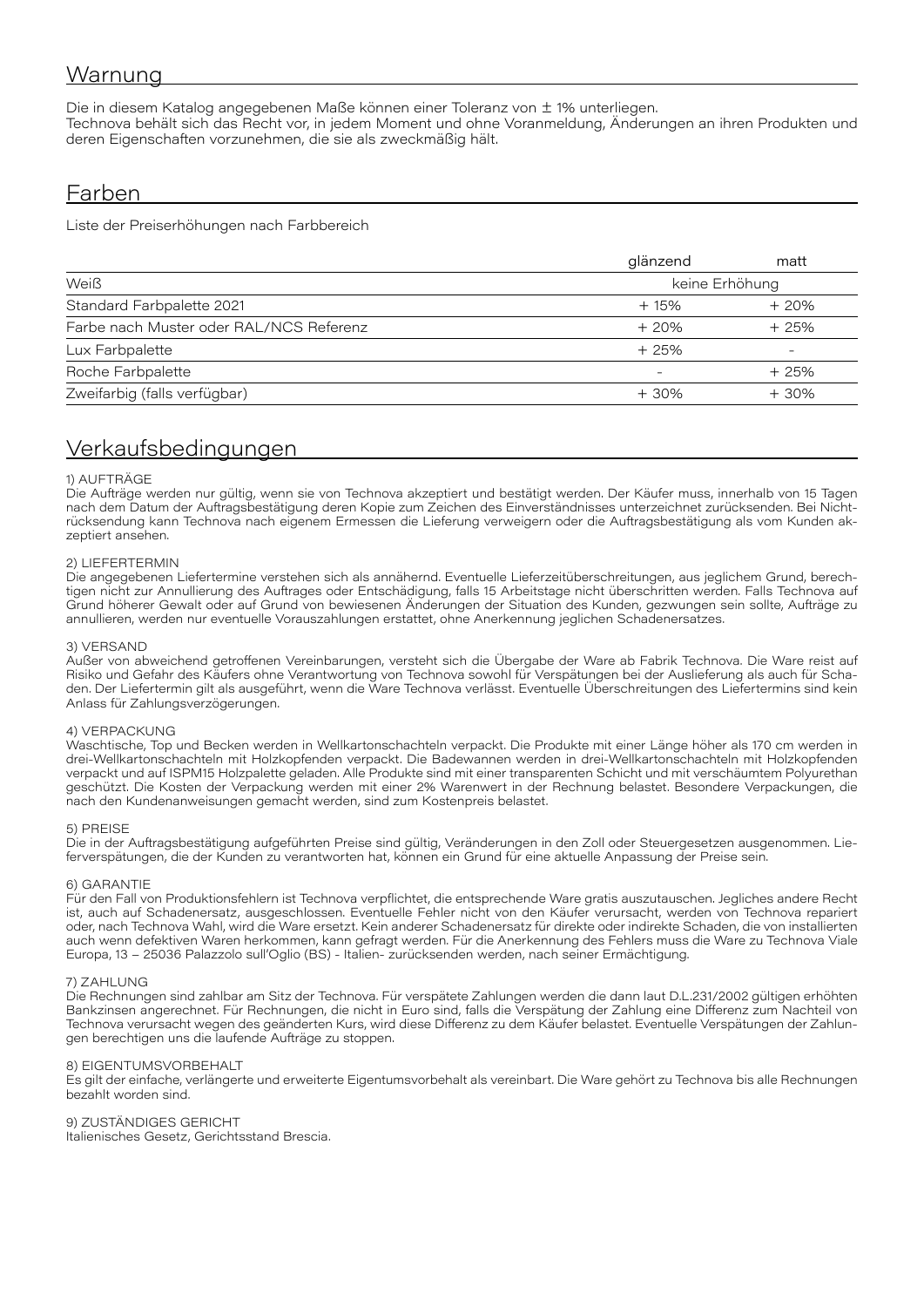# Avertissement

Les mesures indiquées dans le catalogue peuvent être sujettes à une tolérance de +1% Technova se réserve le droit, à tout moment et sans préavis, d'effectuer les modifications qu'elle jugera les plus appropriées sur les produits et leurs caractéristiques.

# **Couleurs**

Liste de majoration des prix par gamme de couleur

|                                              | poli          | mat    |
|----------------------------------------------|---------------|--------|
| <b>Blanc</b>                                 | no majoration |        |
| Gamme de couleurs Standard 2021              | $+15%$        | $+20%$ |
| Couleur sur échantillon ou référence RAL/NCS | $+20%$        | $+25%$ |
| Gamme de couleurs Lux                        | $+25%$        | -      |
| Gamme de couleurs Roche                      |               | $+25%$ |
| Bicolore (si disponible)                     | $+30%$        | $+30%$ |

# Conditions de vente

### 1) ORDRES

Les ordres deviennent définitifs uniquement s'ils sont acceptés et confirmés de notre part. Dans 5 jours de la date de la Confirmation d'ordre le Client doit nous en rendre une copie dûment signée pour acceptation. La non-restitution de la Confirmation d'ordre de la part du Client pourrait faire suspendre la livraison, ou bien, à notre discrétion, faire considérer la même définitivement acceptée par le Client.

#### 2) LIVRAISONS

Les délais de livraison sont approximatifs. Des retards de livraison éventuels, quelle qu'en soit la cause, ne pourront donner lieu à annulation de l'ordre s'ils ne dépassent pas les 15 jours de travail. Si, en cas de force majeure, nous étions obligés à annuler ou suspendre des ordres, ou bien si ces derniers étaient annulés suite à des changements prouvés dans la situation du Client, nous serons tenus à la seule restitution des sommes éventuellement anticipées sans aucun dédommagement.

#### 3) EXPEDITIONS

Sauf accord différent, les marchandises sont rendues franco notre usine. Les marchandises voyagent au risque et péril du Client, avec expresse décharge de notre responsabilité soit pour les retards dans les livraisons que pour les avaries. C'est au Client d'adresser des contestations au transporteur au moment de la livraison, en cas de manques et/ou ruptures.

La livraison est considérée comme effectuée au moment du départ des marchandises de notre usine. Des retards éventuels dans la livraison de la marchandise ne justifient pas les retards dans le payement.

#### 4) EMBALLAGE

Planlavabos, top et lavabos sont emballés dans des boîtes en carton ondulé. Les produits de longueur supérieure à 170 cm sont emballés dans des boîtes en carton ondulé à trois ondes avec têtes en bois. Les baignoires sont emballées dans des boîtes en carton ondulé à trois ondes sur des palettes en bois traité ISPM15. Tous nos produits sont protégés à l'intérieur par une pellicule transparente et par des éléments en mousse de polyurethane. Le coût de l'emballage est débité en Facture pour un montant de 2% de la valeur des marchandises. Les emballages spéciaux realisés selon les instructions du Client sont facturés au prix coûtant.

#### 5) PRIX

Les prix sont ceux qui sont indiqués dans la Confirmation d'ordre et sont fermes, sauf variations de la loi douanière ou fiscale. Des retards dans la livraison imputables au Client pourront donner lieu à une mise à jour des prix.

### 6) GARANTIES

Si les marchandises vendues présentent des défauts de production, nous aurons uniquement l'obligation de les remplacer gratuitement. Tout autre droit, aussi pour dédommagement, est exclu. Pour des éventuels défauts ou anomalies relevés ensuite et pas dus au mauvais usage de la part du Client, nous serons seulement obligés à réparer le défaut ou, à notre discretion, à remplacer le produit dans le plus bref temps possible. Aucun autre remboursement pourra nous être demandé pour des dommages directes ou indirectes qui pourraient résulter de l'installation du matériel défectueux. Pour la reconnaissance du défaut, les marchandises doivent être rendues, après notre autorisation, chez notre usine en Viale Europa N.13, 25036 Palazzolo sull'Oglio (BS) Italia.

### 7) PAIEMENTS

Les Factures doivent être payées au siège de notre Société. Pour le paiement retardé l'intérêt au taux bancaire courant sera dû. Pour les Factures exprimées en devises autres que l'Euro, si le retard du paiement provoquait une différence à notre détriment dûe au varié rapport de change, cette différence sera débitée au Client retardataire. Des retards éventuels dans le paiement nous autorisent à suspendre les commandes en cours.

#### 8) VENTE AVEC RESERVE DE PROPRIETE

Il est entendu et accepté par le Client que les marchandises livrées par nous, stockées chez lui ou ailleurs, même si installées, restent de notre propriété jusqu'au paiement complet de toutes nos Factures.

#### 9) TRIBUNAL COMPETENT Brescia.